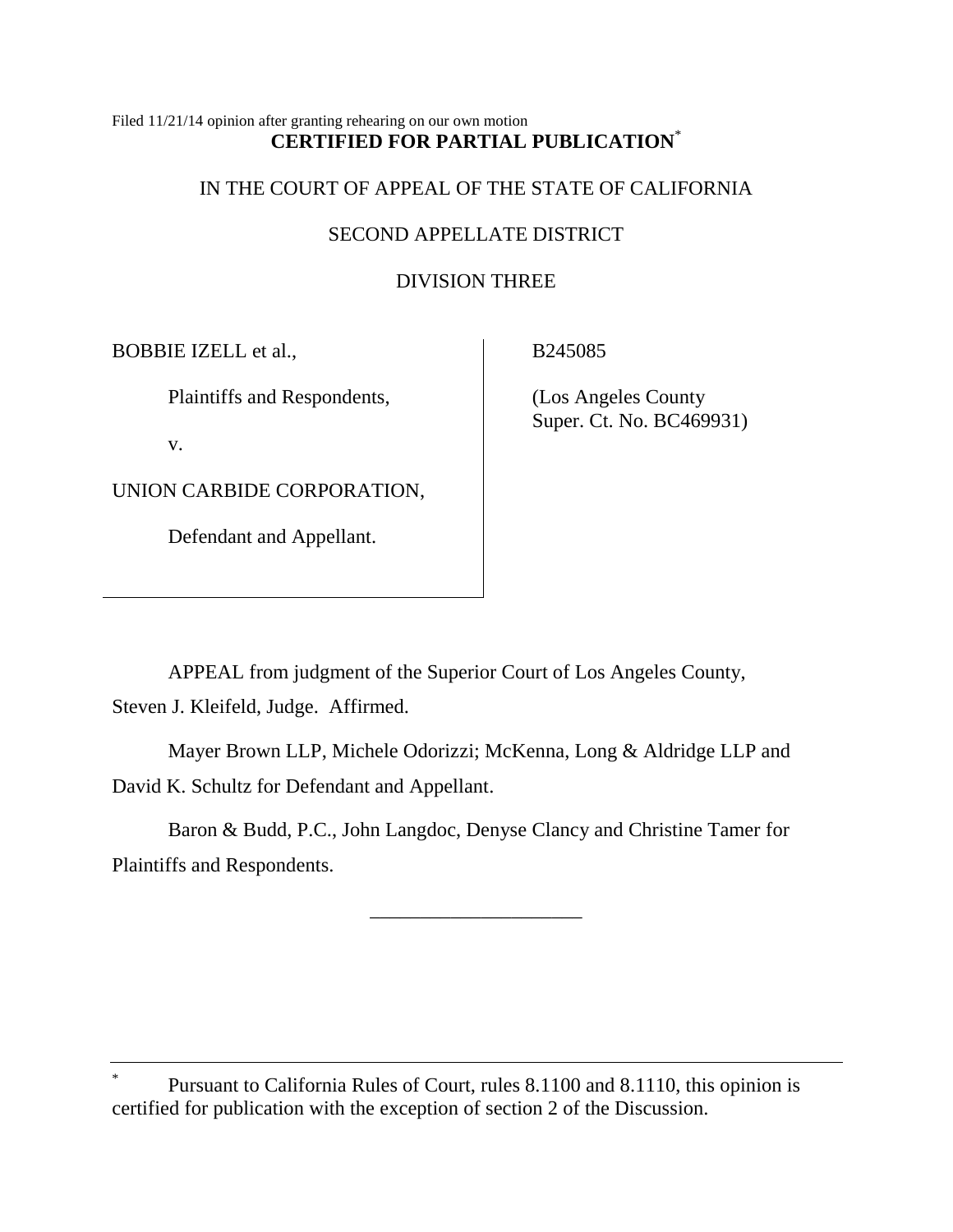### **INTRODUCTION**

Union Carbide Corporation appeals from a judgment entered in favor of Plaintiffs Bobbie Izell and Helen Izell on claims for personal injuries and loss of consortium stemming from Mr. Izell's alleged exposure to Union Carbide asbestos and subsequent diagnosis with mesothelioma. After a four-week trial the jury returned special verdicts finding Union Carbide 65 percent comparatively at fault for Plaintiffs' injuries and awarding Plaintiffs \$30 million in compensatory damages plus \$18 million in punitive damages against Union Carbide. By remittitur, which Plaintiffs accepted, the trial court reduced the compensatory damage award to \$6 million, but declined to disturb the punitive damages.

On appeal, Union Carbide contends the evidence was insufficient to support the liability finding, apportionment of comparative fault, and the remitted compensatory damage award. Union Carbide also challenges the punitive damage award as excessive. We conclude the evidence was sufficient to support the verdict, as well as the compensatory and punitive damage awards. Accordingly, we affirm.

## **FACTS AND PROCEDURAL BACKGROUND**

Union Carbide purchased an asbestos mine near Coalinga, California in 1963. Until 1985, Union Carbide supplied asbestos to companies that manufactured and marketed products for the construction industry.

Mr. Izell owned a construction business that built approximately 200 homes in southern California from 1964 until 1994. Mr. Izell did not work as a laborer or supervisor on these projects, but he regularly visited and walked through the construction jobsites. All the homes were constructed with drywall interiors. Mr. Izell's workers applied various brands of premixed joint compound to cover nail heads, fill the seams between drywall boards, and fill corner sections of drywall. Once the joint compound dried, the workers sanded it one to three times, usually with sandpaper on a long pole, then by hand. Mr. Izell often was present when his workers sanded the joint compound. He described the resulting dust as a "little fog in the air." He also recalled breathing dust that was disturbed when his workers swept the excess joint compound from the floor.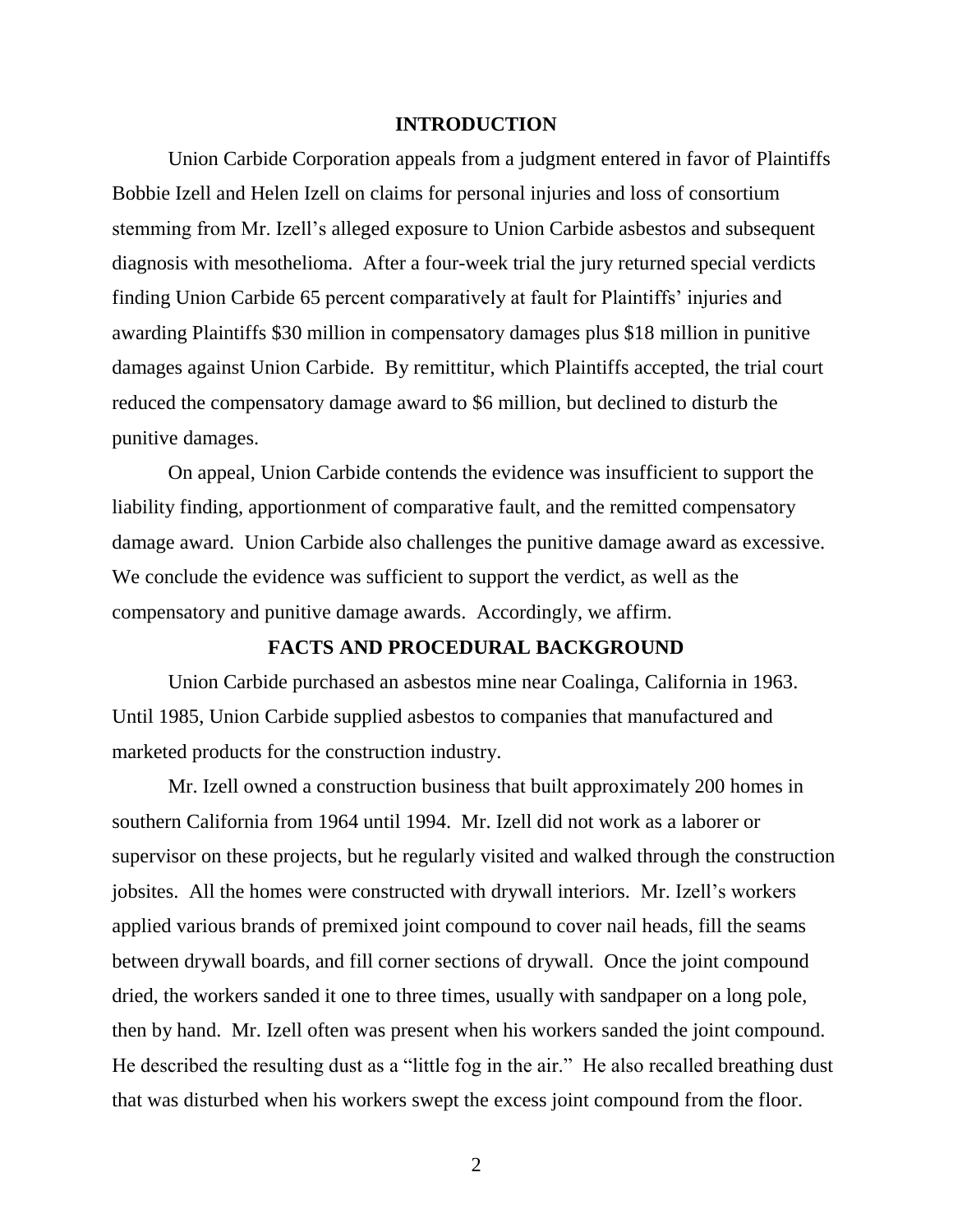Mr. Izell's workers also used gun plastic cement to apply stucco to the homes' exterior. Mr. Izell was present when his workers tore open bags of gun plastic cement, and he breathed the dust from those products as well.

Mr. Izell recalled seeing four different brands of joint compound on his jobsites and two brands of gun plastic cement. Of the joint compound brands, Mr. Izell believed Georgia Pacific was the most common brand because it was the "dominate seller in those days," followed by Hamilton Red Dot, Kaiser Gypsum, and Kelly-Moore's Paco brand. Mr. Izell also saw his workers use Riverside and Colton gun plastic cement. At varying times from 1970 to 1978, Union Carbide supplied asbestos to each of the four joint compound manufacturers and to Riverside for use in its gun plastic cement.

In July 2011, at the age of 85, Mr. Izell was diagnosed with mesothelioma. Initially, Plaintiffs sued more than 20 defendants who were allegedly responsible for the asbestos-containing products to which he claimed he was exposed. By trial, only five defendants remained, including Union Carbide, one joint compound manufacturer (Kaiser Gypsum), one stucco manufacturer (La Habra) and two gun plastic cement manufacturers (Colton and Riverside).

After hearing percipient witness and expert medical and scientific testimony, the jury returned a special verdict finding all defendants liable on all theories of strict product liability and negligence. The jury awarded Plaintiffs a total of \$30 million in compensatory damages, consisting of \$5 million in past and \$10 million in future noneconomic damages to Mr. Izell and \$5 million in past and \$10 million in future loss of consortium damages to Mrs. Izell.

The special verdict form also asked the jury to apportion comparative fault among the defendants, Mr. Izell, and six other entities, consisting of three joint compound manufacturers (Georgia Pacific, Hamilton, and Kelly-Moore), two asbestos suppliers (Carey Canadian and Johns-Manville), and an unnamed asbestos-cement pipe manufacturer. The jury apportioned 95 percent of the fault to the five defendants, assigning 65 percent to Union Carbide, 20 percent to Kaiser Gypsum, and a total of 10 percent to the three stucco and gun plastic cement manufacturers. The jury allocated the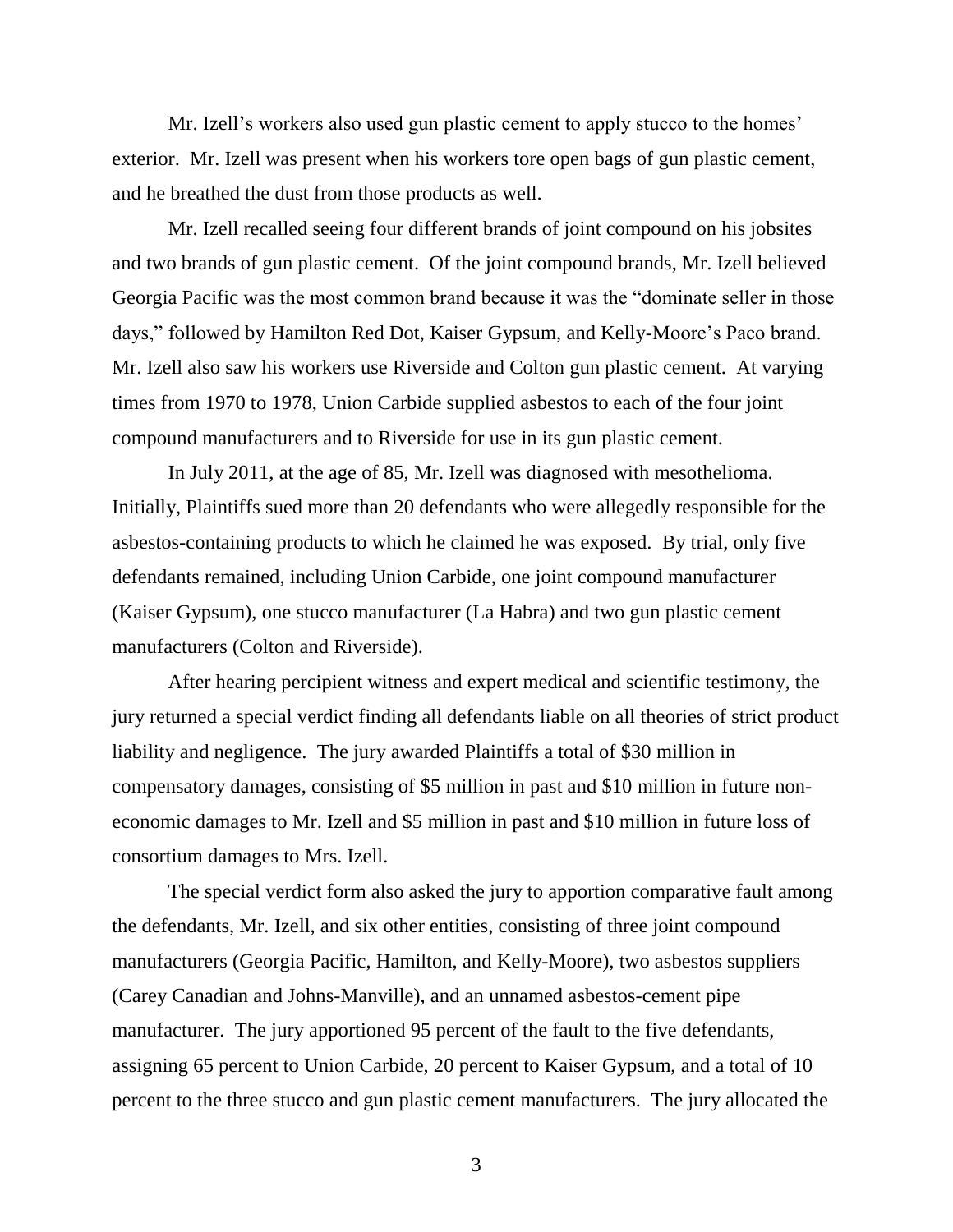remaining 5 percent to the non-defendant joint compound manufacturers and asbestos suppliers, finding each responsible for a 1 percent share of the comparative fault. No fault was apportioned to Mr. Izell or the asbestos-cement pipe manufacturer.

The jury also found Union Carbide and Kaiser Gypsum acted with "malice, oppression or fraud." (Boldface omitted.) Kaiser Gypsum settled before the jury was asked to decide the amount of punitive damages.

For the punitive damage phase, Union Carbide stipulated that it had a present net worth of \$4.2 billion. The court instructed the jury that it should consider a variety of factors in deciding the amount, if any, of punitive damages to award, including a "reasonable relationship between the amount of punitive damages" and the harm to Mr. Izell. The jury also was instructed that it could consider evidence of harm caused to others for purposes of assessing reprehensibility, but not for purposes of "punishing the defendant directly for harm caused to others."

In his argument to the jury, Plaintiffs' counsel commented there was probably no amount of money that could deter Union Carbide, given its \$4.2 billion net worth. Thus, counsel suggested the jury award something in the range of \$8.6 million (\$100,000 for each year of Mr. Izell's life) and \$18 million (\$1 million for each year Union Carbide sold asbestos after it knew its product caused cancer). The jury returned a verdict awarding Plaintiffs \$18 million in punitive damages.

Union Carbide moved for judgment notwithstanding the verdict (JNOV) and a new trial on all issues, including punitive damages. The trial court denied the JNOV motion, but conditionally granted a new trial "on the ground of excessive compensatory damages only," unless Plaintiffs consented to a remittitur reducing the compensatory damage award from \$30 million to \$6 million. The court declined to disturb the punitive damage award, concluding Union Carbide's stipulated \$4.2 billion net worth and the evidence concerning the reprehensibility of its conduct supported the amount of the award, notwithstanding the substantial reduction in compensatory damages. Plaintiffs accepted the remittitur and the court entered judgment against Union Carbide.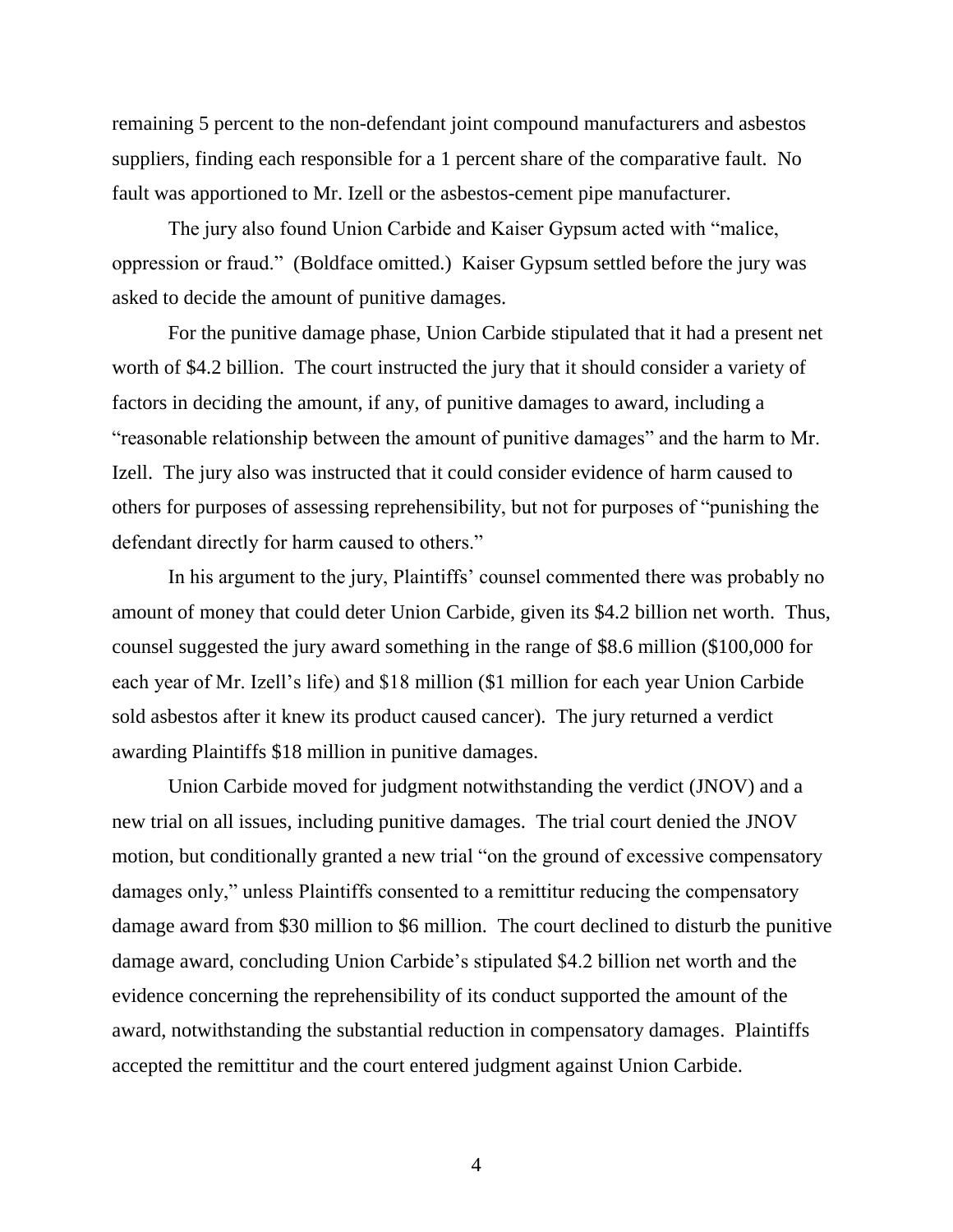#### **DISCUSSION**

### 1. *Substantial Evidence Supports the Jury's Causation Finding*

"In the context of a cause of action for asbestos-related latent injuries, the plaintiff must first establish some threshold *exposure* to the defendant's defective asbestoscontaining products, *and* must further establish in reasonable medical probability that a particular exposure or series of exposures was a 'legal cause' of his injury, i.e., a *substantial factor* in bringing about the injury. . . . [T]he plaintiff may meet the burden of proving that exposure to defendant's product was a substantial factor causing the illness by showing that in reasonable medical probability it was a substantial factor contributing to the plaintiff's or decedent's *risk* of developing cancer." (*Rutherford v. Owens-Illinois, Inc.* (1997) 16 Cal.4th 953, 982-983, fn. omitted (*Rutherford*).) We review a jury's causation finding for substantial evidence. (*Jones v. John Crane, Inc*. (2005) 132 Cal.App.4th 990, 997-999.)

Union Carbide contends the jury necessarily speculated in finding Mr. Izell was exposed to Union Carbide asbestos and that the exposure contributed to his risk of developing mesothelioma. We conclude the evidence of causation was sufficient.

# a. *Substantial evidence supports the finding that Mr. Izell was exposed to asbestos supplied by Union Carbide*

"A threshold issue in asbestos litigation is exposure to the defendant's product." (*McGonnell v. Kaiser Gypsum Co.* (2002) 98 Cal.App.4th 1098, 1103 (*McGonnell*); *Rutherford, supra,* 16 Cal.4th at p. 982.) It is axiomatic that, "[i]f there has been no exposure, there is no causation." (*McGonnell,* at p. 1103.) Further, "[t]he mere 'possibility' of exposure" is insufficient to establish causation. (*Andrews v. Foster Wheeler LLC* (2006) 138 Cal.App.4th 96, 108; *Dumin v. Owens–Corning Fiberglas Corp.* (1994) 28 Cal.App.4th 650, 654-656 (*Dumin*).) "[P]roof that raises mere speculation, suspicion, surmise, guess or conjecture is not enough to sustain [the plaintiff's] burden" of persuasion. (*Ulwelling v. Crown Coach Corp*. (1962) 206 Cal.App.2d 96, 104-105.)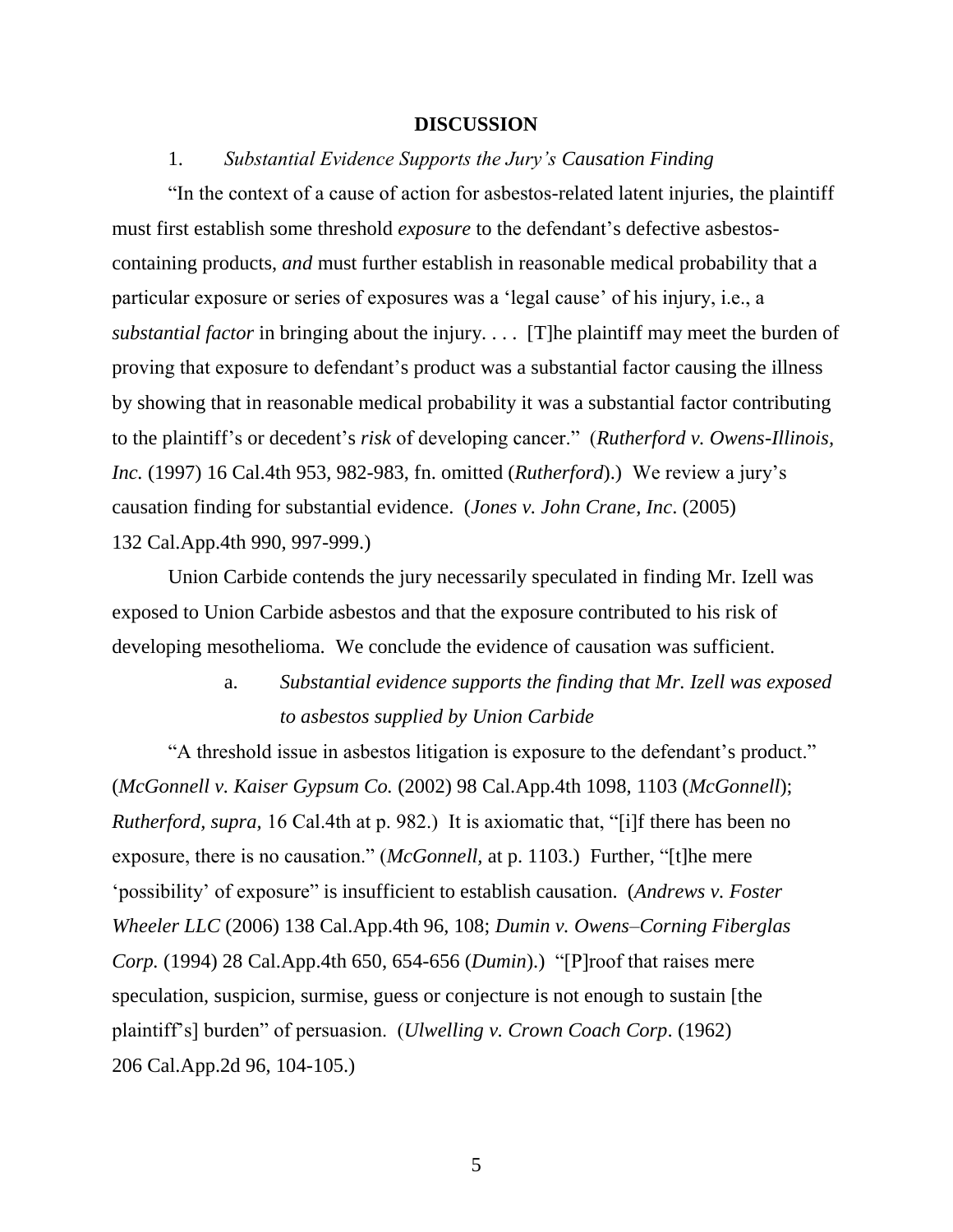In *McGonnell*, the court affirmed summary judgment in favor of the defendant, concluding the plaintiffs' limited circumstantial evidence was insufficient to establish more than the mere possibility that the decedent had been exposed to the defendant's asbestos-containing joint compound. In opposing summary judgment, the plaintiffs in *McGonnell* offered "invoices showing the sale of [the defendant's] joint compound to a contractor in 1972," which indicated the materials were purchased for a project at the decedent's workplace. (*McGonnell, supra,* 98 Cal.App.4th at p. 1105.) Based on this evidence, the *McGonnell* court acknowledged it was "at least within the realm of possibility" that the decedent "encountered a wall with [the defendant's] [asbestoscontaining] joint compound during his 24 years of employment." (*Ibid.*) However, the court held this possibility alone was insufficient to create a triable issue of fact, because a finding of exposure would necessarily require "speculation that at some time [the decedent] might have cut into a wall that might have contained [the defendant's] joint compound that might have contained asbestos." (*Ibid*.) The *McGonnell* court concluded the evidence, viewed in the light most favorable to the plaintiffs, "create[d] only 'a dwindling stream of probabilities that narrow into conjecture,' " and thus summary judgment was properly granted. (*Ibid.*; accord *Dumin, supra,* 28 Cal.App.4th at p. 656 [affirming directed verdict where defendant's product "was only one of many asbestos insulation products used at the shipyard," such that a conclusion that plaintiff was exposed to defendant's product "would require a stream of conjecture and surmise"]; *Whitmire v. Ingersoll-Rand Co.* (2010) 184 Cal.App.4th 1078, 1094 [evidence that defendant specified asbestos insulation at plant in the 1950's was insufficient to create triable issue where plaintiffs submitted no evidence that "the asbestos-containing materials installed in the early 1950's were more likely than not still present when [decedent] was employed there" in 1961].)

Union Carbide contends the evidence in this case, as in *McGonnell*, established only the mere possibility that Mr. Izell was exposed to Union Carbide asbestos at some unspecified time during the 20-year period in question. In support of this contention, Union Carbide cites evidence indicating there were multiple asbestos suppliers for the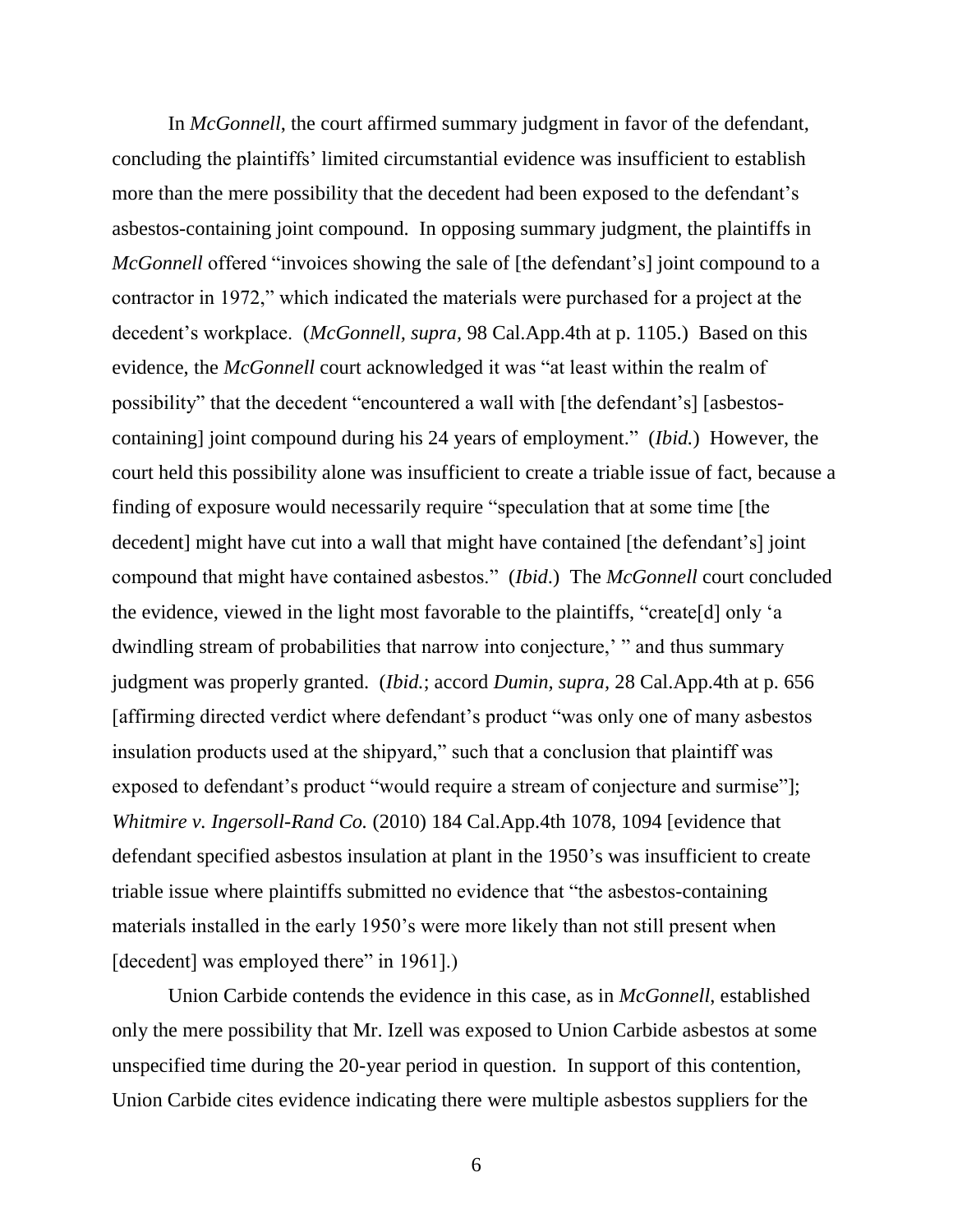joint compound and gun plastic cement products that Mr. Izell remembers encountering at his jobsites. Thus, while Union Carbide concedes it supplied asbestos that could have been in one or all of these products, it argues the jury necessarily speculated in concluding Mr. Izell was more likely than not exposed to Union Carbide asbestos, as opposed to asbestos from one of the other suppliers.

As we shall explain, though we agree the evidence allowed only speculation with respect to the products manufactured by Kelly-Moore, Georgia Pacific, Kaiser Gypsum and Riverside, with respect to the Hamilton joint compound, we conclude the evidence was sufficient to permit a reasonable inference that Mr. Izell was exposed to Union Carbide asbestos.

## (i) *Kelly-Moore*

At trial, Plaintiffs presented a collection of invoices showing Union Carbide supplied Kelly-Moore's San Carlos, California plant with several hundred thousand pounds of raw asbestos from 1971 to 1976. However, the uncontradicted evidence established that Kelly-Moore had multiple asbestos suppliers during this time period, of which Union Carbide was only a minor supplier. Specifically, a former Kelly-Moore employee offered undisputed testimony that Union Carbide supplied only 8 percent of the asbestos Kelly-Moore purchased for its Paco Textures division—the division that manufactured the company's asbestos containing products—while Carey Canadian supplied 72 percent and Johns-Manville supplied 20 percent.<sup>1</sup>

Without disputing the numbers, Plaintiffs note these percentages are based on Kelly-Moore's "nationwide" asbestos purchases. The portion of the record cited by Plaintiffs says nothing about "nationwide" purchases. But even if the record supported Plaintiffs' assertion, this fact alone would not supplant the need for speculation, inasmuch as Plaintiffs, who bore the burden of proof on exposure, failed to present evidence showing how Kelly-Moore used or geographically distributed its various suppliers' asbestos.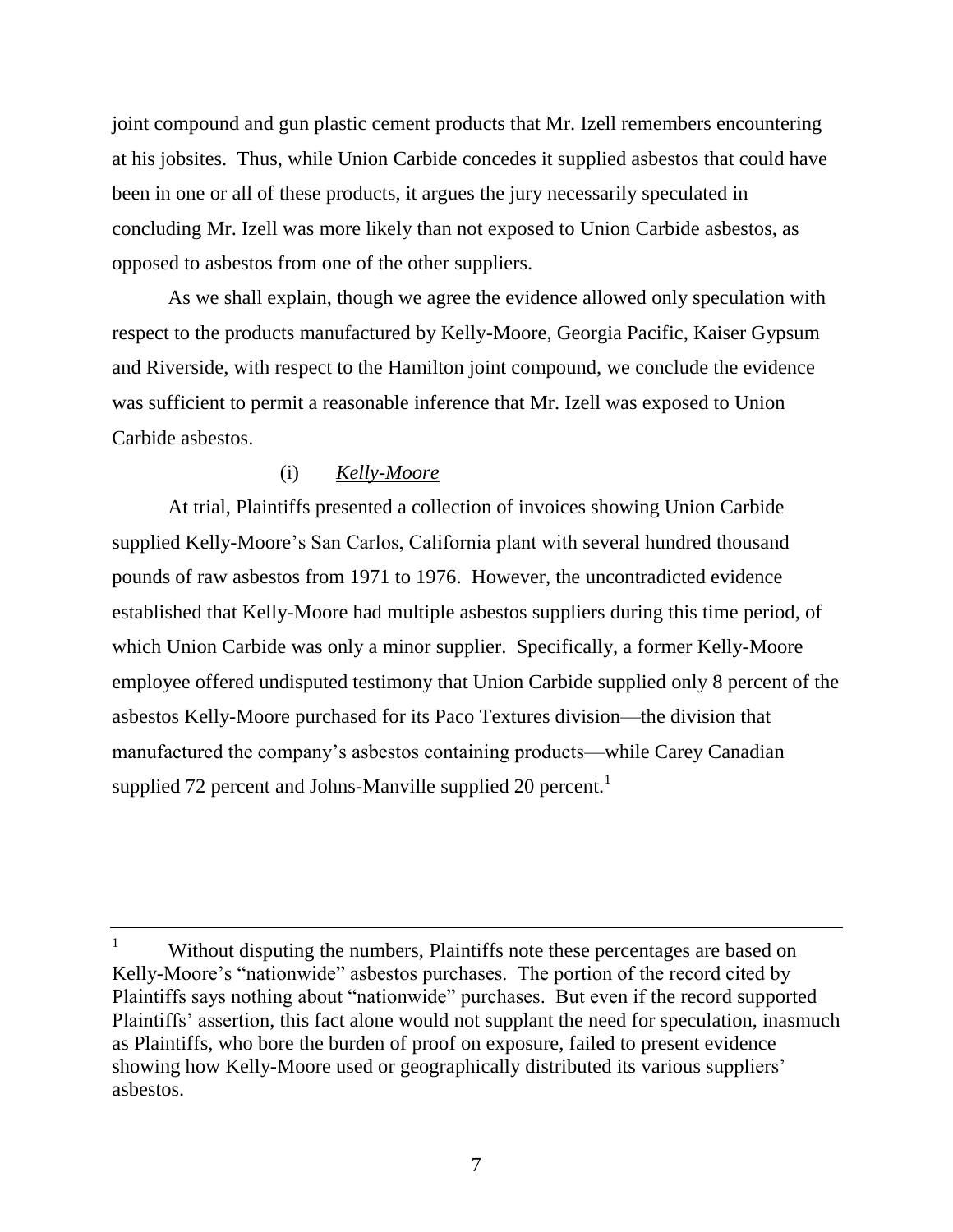Because the invoices show Union Carbide supplied asbestos to Kelly-Moore's San Carlos, California plant, Plaintiffs argue a reasonable inference, beyond speculation, can be drawn that joint compound containing Union Carbide asbestos made its way to one of the southern California jobsites where Mr. Izell inhaled dust from a Kelly-Moore product. We disagree. In view of the uncontested evidence that Kelly-Moore had multiple asbestos suppliers during the relevant time period, the fact that Union Carbide supplied asbestos to a plant in California does not remove the issue from the realm of speculation. As Union Carbide points out, Plaintiffs failed to show what percentage of the asbestos supplied to Kelly-Moore's San Carlos plant came from Union Carbide, as opposed to some other supplier, let alone that Kelly-Moore's Paco Textures division had other plants outside of San Carlos, California. Moreover, even if supplying Kelly-Moore's San Carlos plant enhanced the possibility that Union Carbide asbestos made its way to one of Mr. Izell's jobsites, this still leaves speculation about whether Mr. Izell was present when his workers sanded joint compound that might have contained Union Carbide asbestos, as opposed to asbestos from one of Kelly-Moore's other suppliers. (*McGonnell, supra,*  98 Cal.App.4th at p. 1105.)

## (ii) *Georgia Pacific*

Mr. Izell testified that he inhaled dust from Georgia Pacific Ready-Mix joint compound on jobsites in Southern California during the mid to late 1970's. He identified the Georgia Pacific joint compound as "a pasty thing"—i.e., the premixed compound that came in five gallon buckets weighing 62.5 pounds. Plaintiffs contend the jury could have reasonably inferred that Mr. Izell was more likely than not exposed to Union Carbide asbestos from Georgia Pacific joint compound because the evidence showed that *all* Ready-Mix manufactured at Georgia Pacific's Acme, Texas plant between September 1971 and May 1977 contained Union Carbide asbestos. This assertion would have merit if the joint compound from the Texas plant had been the only premixed product that Georgia Pacific sold in California under the Ready-Mix brand during the relevant time period. The undisputed evidence established it was not.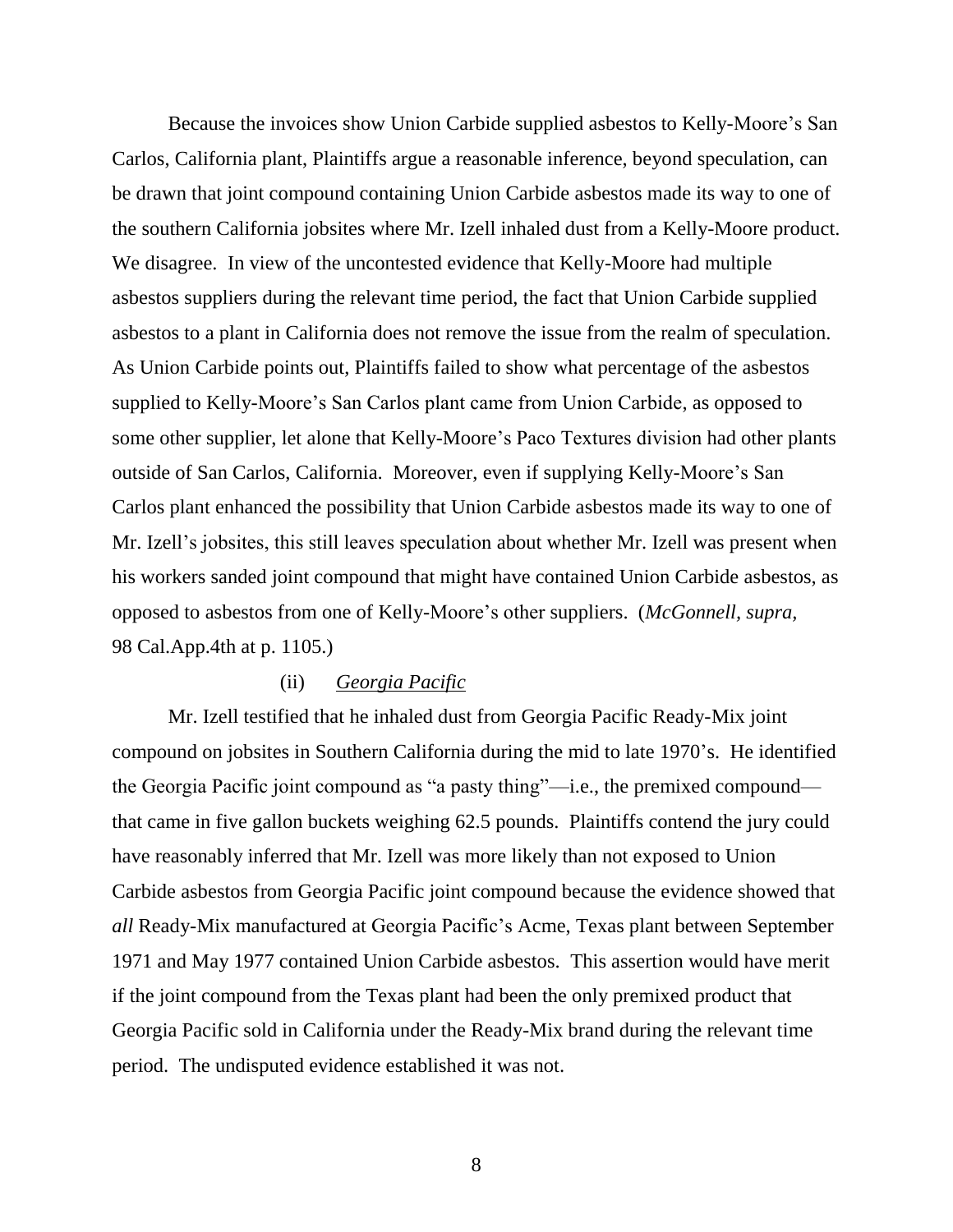Because Ready-Mix was "33 percent water" and "the freight on the water would make it uncompetitive" for Georgia Pacific to ship the product from Texas to California, the undisputed evidence showed that from 1968 to 1971, Georgia Pacific had a "formal rebranding agreement in which a Paco [Kelly-Moore] facility in California made . . . joint compounds and cements at their facility and put them in Georgia Pacific containers." After the rebranding agreement expired in 1971, Georgia Pacific's "individual distribution centers" in California were allowed to "purchase [rebranded Ready-Mix] from anybody they wanted," including Kelly-Moore. According to the uncontested testimony of a former Georgia Pacific employee, the reason for this distribution arrangement was the same as had motivated the former rebranding agreement—Georgia Pacific "couldn't get the product economically to California."

Plaintiffs argue the evidence was in conflict as to whether Ready-Mix joint compound from Georgia Pacific's Texas plant made its way to the Southern California market. They stress that, on appeal, this conflict must be resolved in favor of the jury's verdict.<sup>2</sup> However, even if we assume a genuine conflict exists, when viewed in the light most favorable to the judgment, the evidence still required the jury to speculate as to whether Mr. Izell might have inhaled dust from Ready-Mix joint compound manufactured at Georgia Pacific's Texas plant (where Union Carbide asbestos was used), or Kelly-Moore's California facility (where asbestos from multiple suppliers was used),

<sup>2</sup> To support this assertion, Plaintiffs rely exclusively on the testimony of their materials expert, Dr. William Longo, who claimed "I don't have the document in front of me, but California was one of the places it [Ready-Mix from the Texas plant] [was] sold." Dr. Longo admitted he lacked personal knowledge on the issue, and Plaintiffs did not offer the unidentified document he mentioned into evidence. Thus, were we to resolve the issue on this basis, we would conclude Dr. Longo's testimony is entitled to no weight and cannot alone support the judgment. (See *Roddenberry v. Roddenberry* (1996) 44 Cal.App.4th 634, 651 ["Expert opinion testimony constitutes substantial evidence only if based on conclusions or assumptions supported by evidence in the record"]; *Casey v. Perini Corp.* (2012) 206 Cal.App.4th 1222, 1234 [expert declaration that did "nothing more than suggest the possibility of [asbestos] exposure without any basis in fact" properly excluded].)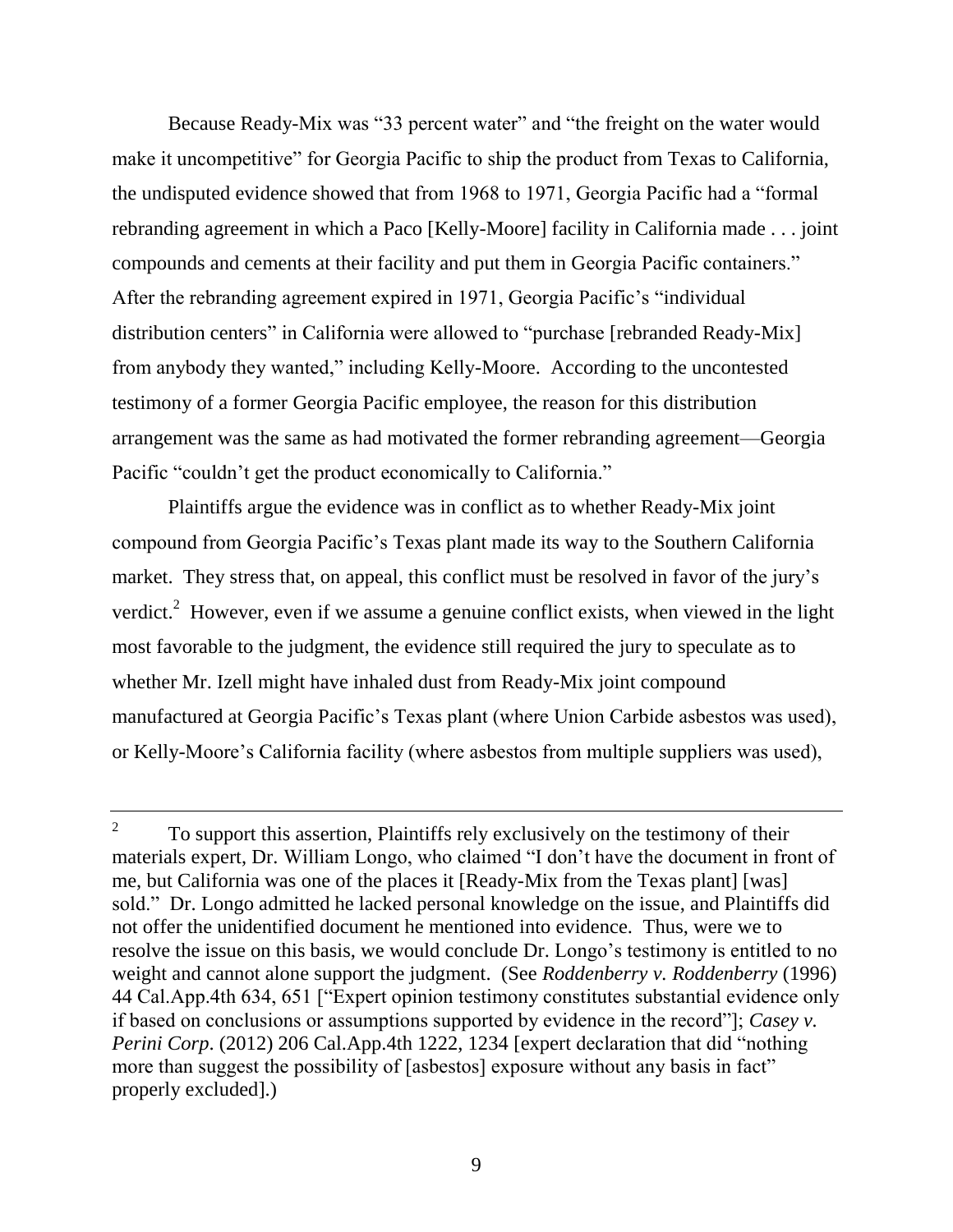or some other joint compound manufacturer that contracted with one of Georgia Pacific's individual distribution centers during the period. Absent a minimum evidentiary showing that Ready-Mix joint compound manufactured at Georgia Pacific's Texas plant was used on one of Mr. Izell's jobsites, the jury could only speculate as to whether Mr. Izell inhaled dust containing Union Carbide asbestos. (See *Dumin, supra,* 28 Cal.App.4th at p. 656.)

### (iii) *Kaiser Gypsum and Riverside*

For the reasons already discussed with respect to Kelly-Moore and Georgia Pacific, we also conclude the evidence was insufficient to support anything more than speculation that Mr. Izell was exposed to Union Carbide asbestos from Kaiser Gypsum joint compound or Riverside gun plastic cement.

With respect to Kaiser Gypsum, the undisputed evidence showed that Kaiser Gypsum purchased asbestos from "many different suppliers," of which Carey Canadian and Johns-Manville were the two largest. As they did with Kelly-Moore, Plaintiffs offered Union Carbide invoices showing that it supplied several hundred thousand pounds of raw asbestos to a Kaiser Gypsum plant in southern California between 1970 to 1975—part of the period during which Mr. Izell testified he inhaled dust from Kaiser Gypsum joint compound. Plaintiffs, however, failed to offer evidence establishing that Union Carbide was the exclusive asbestos supplier for this plant, let alone evidence showing that joint compound from this plant found its way to one of Mr. Izell's jobsites.

The evidence was even more speculative with respect to Riverside gun plastic cement. The parties stipulated that Union Carbide was a minority supplier to Riverside during only one year—1978—and Mr. Izell testified he saw workers dump Riverside gun plastic cement into a mixer in the "late '70s." Even if we accept as a reasonable inference from this testimony that Mr. Izell inhaled dust from Riverside gun plastic cement in 1978, there still is no evidence establishing this dust contained asbestos from Riverside's "minority supplier"—Union Carbide—as opposed to any of its larger suppliers. Any finding of exposure based on this evidence would have been speculative. (*Dumin, supra,* 28 Cal.App.4th at p. 656.)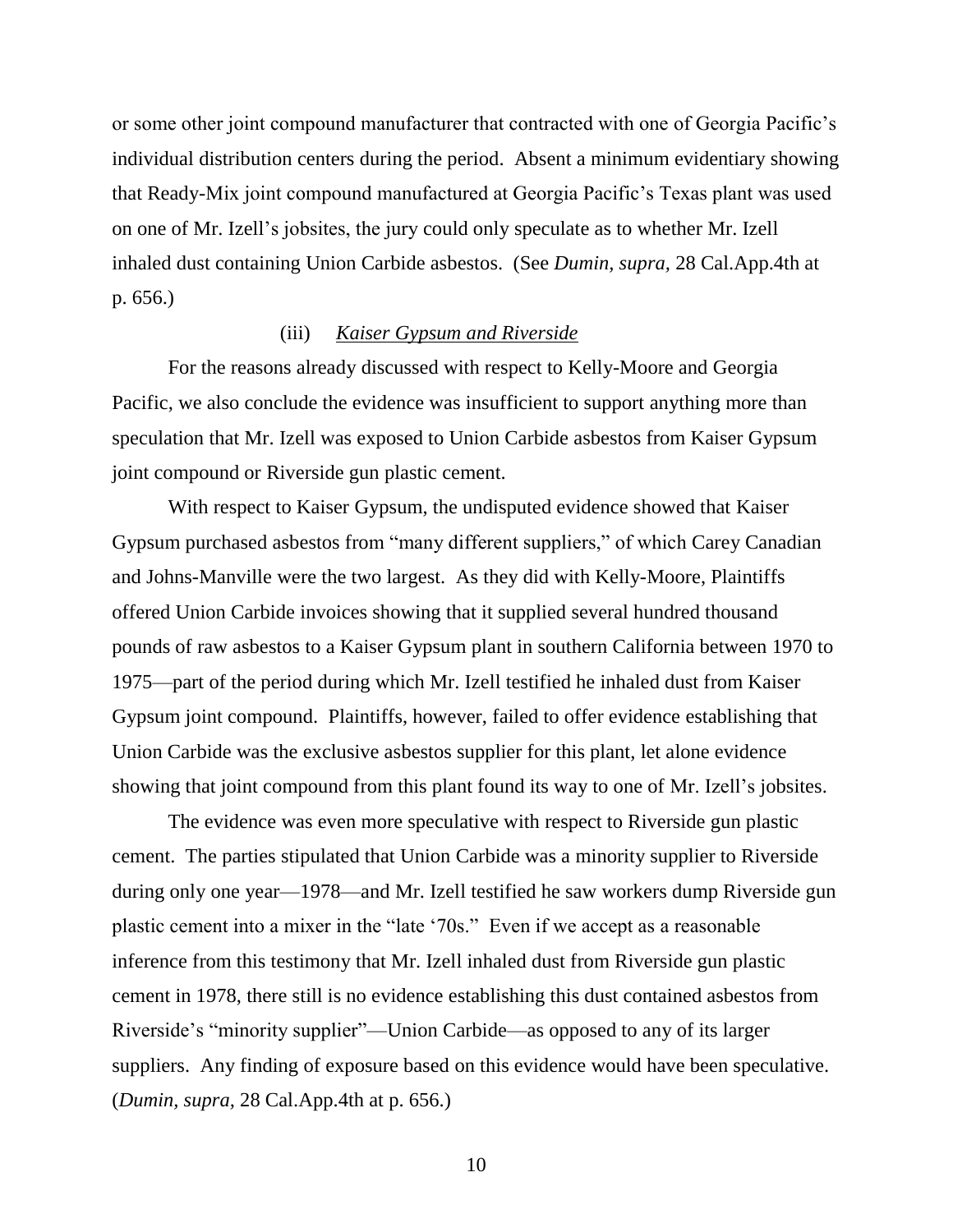#### (iv) *Hamilton*

In contrast to the foregoing, the evidence adduced with respect to Hamilton supported a reasonable inference that Union Carbide was Hamilton's exclusive asbestos supplier during the time period when Mr. Izell inhaled dust from Hamilton Red Dot joint compound. Hamilton's president, Willis Hamilton, testified that, from the 1960's through 1977, all of Hamilton's taping and embedding joint compound contained asbestos. Mr. Hamilton also affirmed that, during this same period, the asbestos used to make Hamilton's joint compound was "*all* Union Carbide." (Italics added.)

As for exposure, Mr. Izell testified that, apart from Georgia Pacific, which was the dominate joint compound seller at that time, he most frequently encountered "Hamilton Red Dot" joint compound on his jobsites. Hamilton described its Red Dot product as an " 'All Purpose Joint System.' " Mr. Izell testified that his workers used the joint compound to fill in seams between sections of drywall, cover nail heads, and fill in corner sections. When the joint compound dried, the workers sanded it, dispersing a "fog" of dust into the air. Mr. Izell testified that he inhaled dust from Hamilton Red Dot joint compound during the mid to late 1970's. Coupled with Mr. Hamilton's testimony, this evidence was sufficient to support a reasonable inference that Mr. Izell more likely than not inhaled Union Carbide asbestos.

Union Carbide argues Mr. Hamilton's "memory was too faulty" to credit his testimony that Union Carbide was ever Hamilton's exclusive asbestos supplier. In support of the contention, Union Carbide cites its own records as evidence that it did not start selling asbestos to Hamilton until *1974*, which it argues undisputedly refutes Mr. Hamilton's testimony that his company used "all Union Carbide" asbestos in its "joint taping compound *from the 1960's through [the] 1970's*." (Italics added.) Union Carbide also points out that when Mr. Hamilton was asked about these records, he conceded he could not recall when Hamilton started purchasing asbestos from Union Carbide.

Though the foregoing discrepancies suggest that Mr. Hamilton's memory was not perfect, Union Carbide's objection concerns only his credibility and the weight of his testimony—not the sufficiency of the evidence. (See *Wright v. Best* (1942) 19 Cal.2d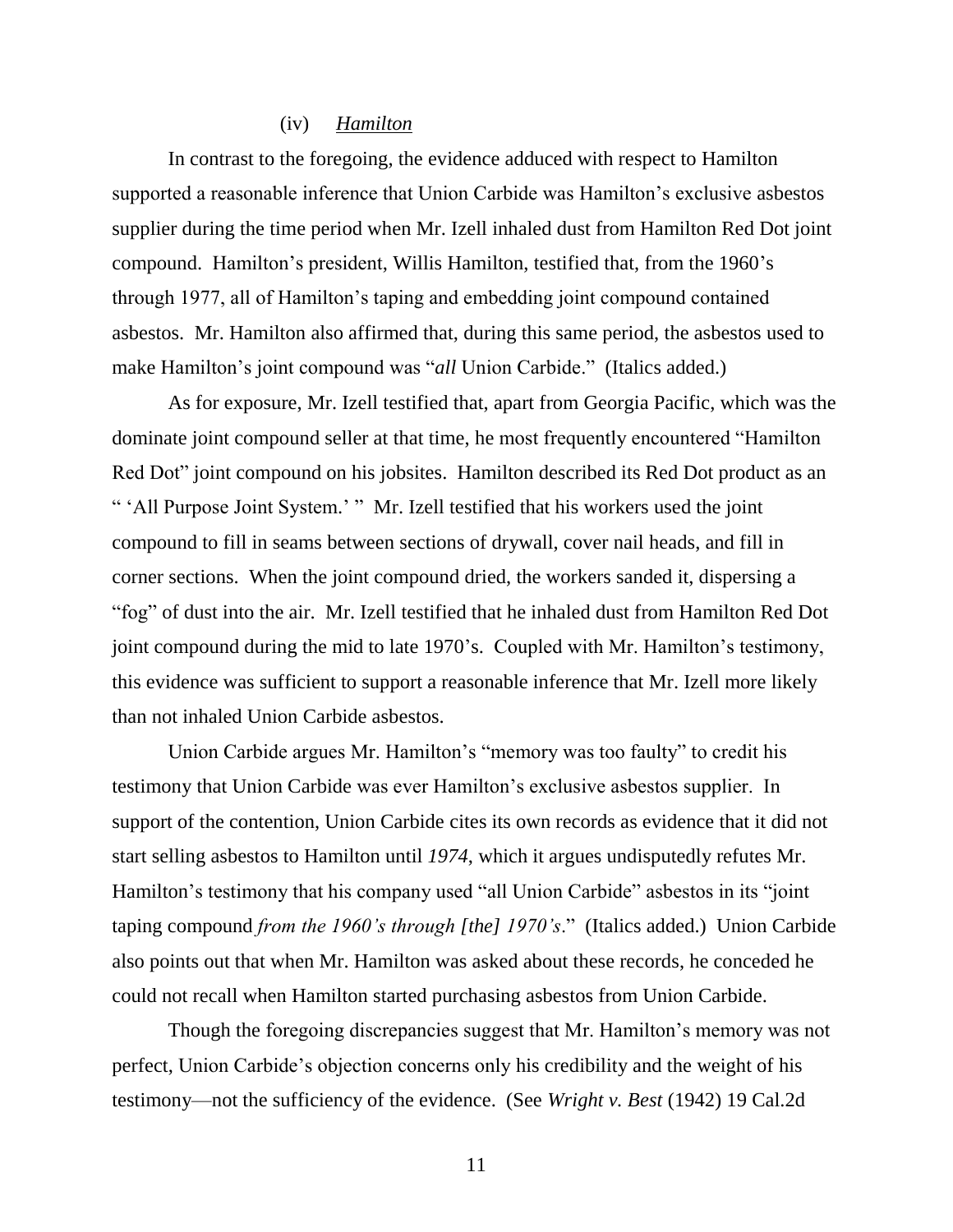368, 379-380 ["inconsistencies" evidencing "a faulty memory . . . do not go to the admissibility or sufficiency of the evidence, but rather to the weight of the testimony and the credibility of the witnesses, matters wholly within the exclusive province of the trier of fact, whose determination upon them will not be disturbed by an appellate court"].) While the jury could have entirely disregarded Mr. Hamilton's testimony based on these inconsistencies, it also could reasonably have inferred that he was confused about the start date, but correct in his recollection that Union Carbide became his company's exclusive supplier once it started selling asbestos to Hamilton.<sup>3</sup>

Union Carbide also contends it is speculative whether Mr. Izell ever inhaled asbestos from a Hamilton product, because the evidence showed that, in addition to its asbestos-containing joint compound, Hamilton also sold a drywall topping compound that did not contain asbestos. The record does not support this contention. Though there was evidence of Hamilton's asbestos-free topping compound, there was no evidence that it ever was used on any of Mr. Izell's jobsites. Mr. Izell's testimony exclusively concerned Hamilton's Red Dot all purpose joint compound, which his workers used to fill in seams, cover nail heads, and fill corner sections of drywall—functions that cannot be performed with a topping compound due to its lower adhesive content.<sup>4</sup> Mr. Izell never mentioned Hamilton's topping compound, and Union Carbide made no attempt to elicit this testimony from him.

<sup>3</sup> For the same reason, Mr. Hamilton's testimony that his company had other asbestos suppliers "from the 1960's and 1970's" did not compel a finding that Union Carbide never became Hamilton's exclusive supplier. The jury could have concluded that Hamilton had other suppliers in the 1960's and 1970's, but those relationships ended once Hamilton began purchasing asbestos from Union Carbide in 1974—just around the mid to late 1970's when Mr. Izell testified he inhaled dust from Hamilton Red Dot joint compound.

<sup>4</sup> In contrast to a joint compound, which must be used to fill in seams and cover nail heads, the evidence showed that a topping compound has less adhesive. Thus, it is customarily used on top of joint compound for finishing, as it is easier to sand.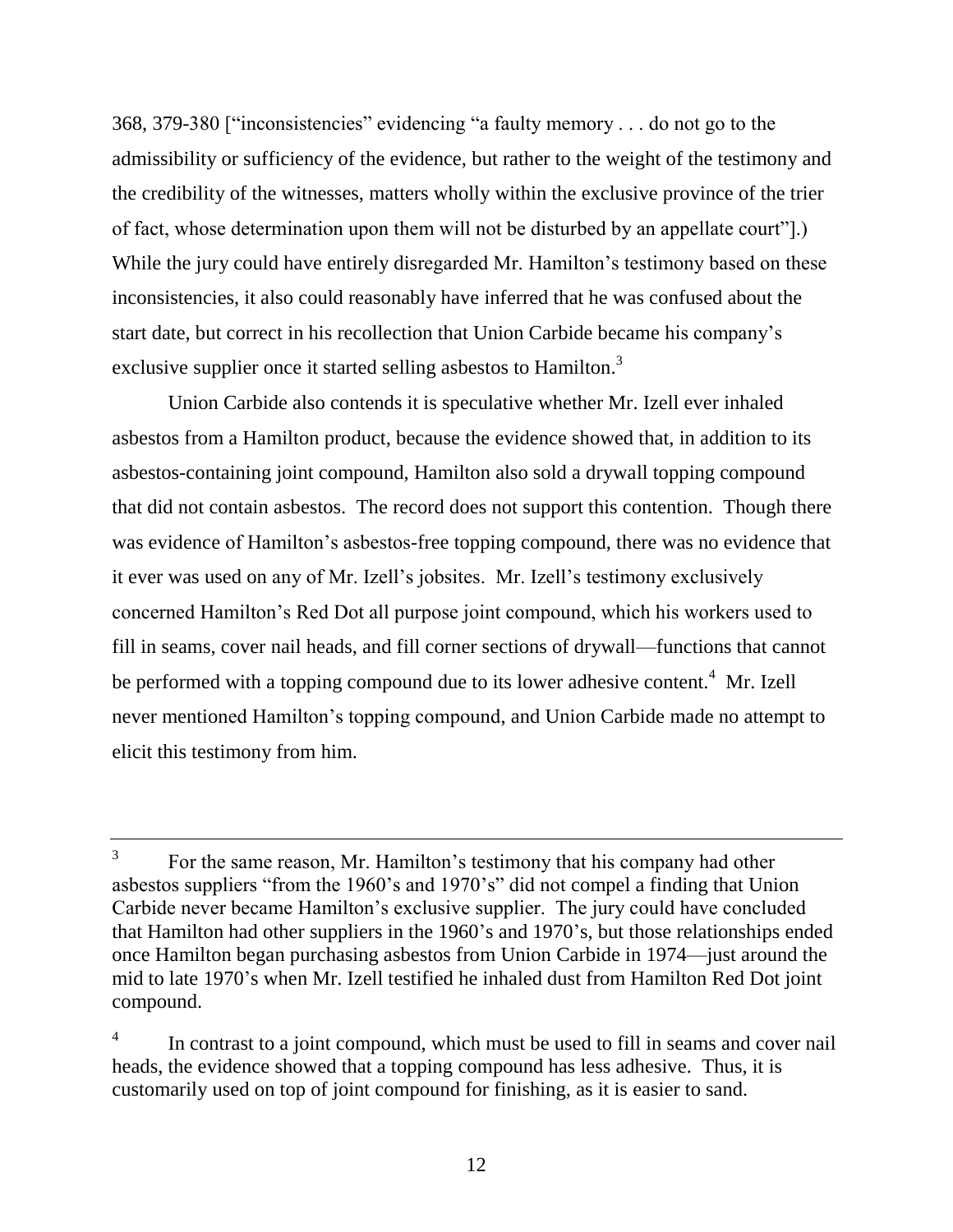Viewed in the light most favorable to the judgment, the evidence was sufficient to support a finding that Mr. Izell was exposed to Union Carbide asbestos when he inhaled dust from Hamilton Red Dot joint compound.

> b. *Substantial evidence supports the finding that Union Carbide's asbestos was a substantial factor in increasing Mr. Izell's risk of developing mesothelioma*

In addition to establishing "some threshold *exposure* to the defendant's defective asbestos-containing products," a plaintiff in an asbestos-related cancer case "must further establish in reasonable medical probability that a particular exposure or series of exposures was a 'legal cause' of his injury, i.e., a *substantial* factor in bringing about the injury." (*Rutherford, supra,* 16 Cal.4th at p. 982.) However, "given the long latency period of asbestos-related disease, and the occupational settings that commonly exposed the worker to multiple forms and brands of asbestos products with varying degrees of toxicity," our Supreme Court has held that a plaintiff "need *not* prove with medical exactitude that fibers from a particular defendant's asbestos-containing products were those, or among those, that actually began the cellular process of malignancy." (*Id*. at pp. 957-958.) Rather, a "plaintiff may meet the burden of proving that exposure to defendant's product was a substantial factor causing the illness by showing that in reasonable medical probability it was a substantial factor contributing to the plaintiff's or decedent's *risk* of developing cancer." (*Id.* at pp. 982-983.)

As our Supreme Court explained in *Rutherford*, "[t]he substantial factor standard is a relatively broad one, requiring only that the contribution of the individual cause be more than negligible or theoretical." (*Rutherford, supra,* 16 Cal.4th at p. 978.) Thus, "[a] plaintiff who suffers from an asbestos-related cancer and has proven exposure to inhalable asbestos fibers from several products will not, generally speaking, face insuperable difficulties in convincing a jury that a particular one of these product exposures, or several of them, were substantial factors in creating the risk of asbestos disease or latent injury." (*Ibid.*) Under *Rutherford*, a plaintiff is free to "establish that his particular asbestos disease is cumulative in nature, with many separate exposures each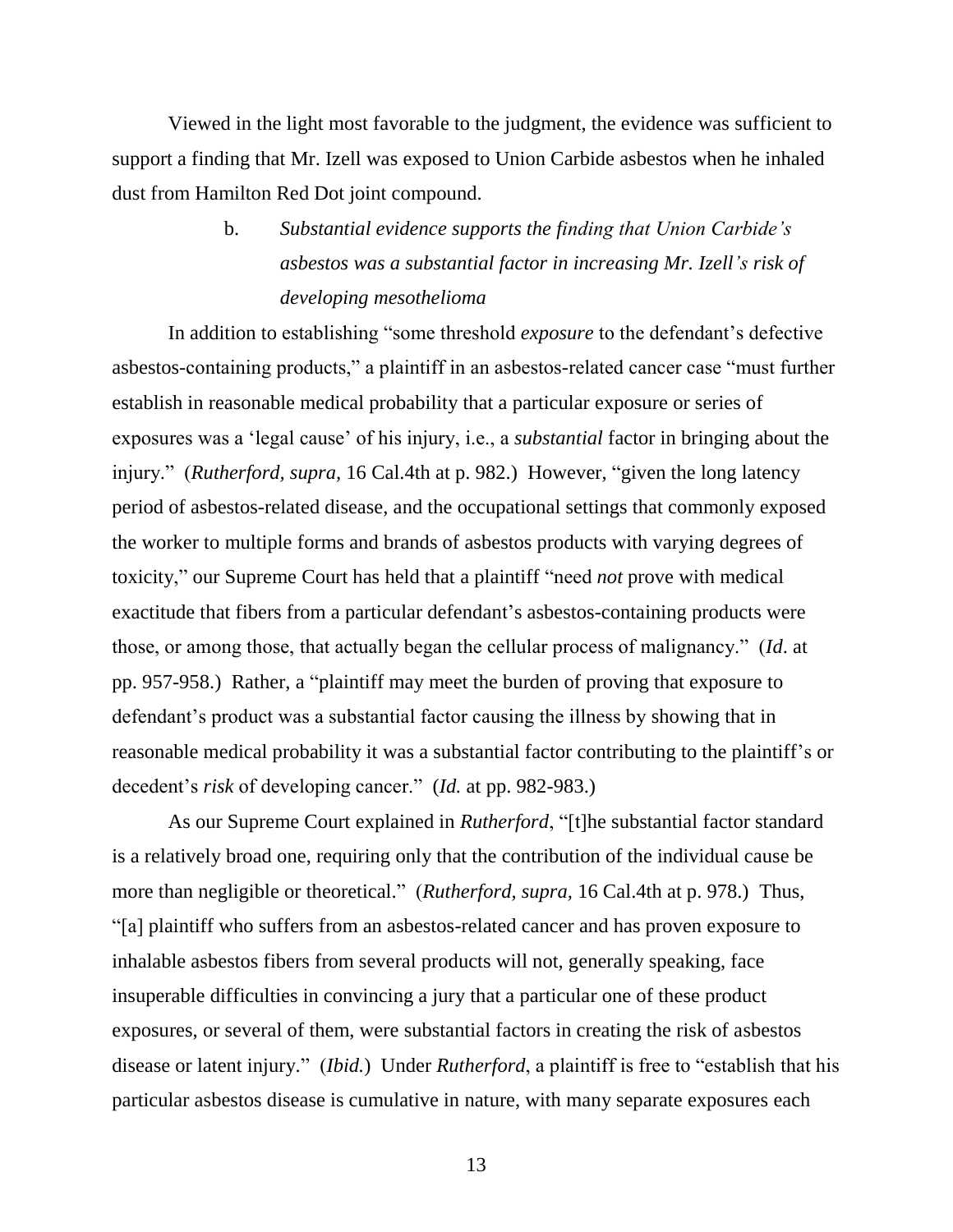having constituted a 'substantial factor' [citation] that contributed to his risk of injury," and "a defendant cannot escape *liability* simply because it cannot be determined with medical exactitude the precise contribution that exposure to fibers from defendant's products made to plaintiff's ultimate contraction of asbestos-related disease . . . ." (*Id.* at p. 958.)

Union Carbide contends Plaintiffs' medical evidence was inadequate to establish legal causation under the *Rutherford* test. In particular, Union Carbide emphasizes the following testimony by Plaintiffs' medical expert, Dr. Eugene Mark, which it claims improperly conflates a threshold showing of exposure with proof of legal causation:

> **Question:** "If [Mr. Izell] was exposed to asbestos supplied by Union Carbide that went into some of these various asbestoscontaining joint compounds, would the Union Carbide asbestos . . . have been a contributing cause of his mesothelioma as well?" **Answer:** "All of the asbestos together contributes to cause mesothelioma. The asbestos fibers don't come into the body labeled Union Carbide. They come in as asbestos fibers with certain physical, chemical, and biological principles. And those asbestos fibers, all of them together in total, contributed to cause this disease." (Italics added.)

Union Carbide asserts the foregoing testimony cannot be squared with *Rutherford's* two-step causation test. Under Dr. Mark's approach, Union Carbide argues, "it is only the first step—proof of exposure—that matters, because every exposure contributes to the overall increase in risk"; thus, "[t]he second step would be wholly unnecessary, since proof of exposure automatically equates with proof that the exposure constituted a 'substantial factor.' " This argument does not withstand scrutiny.

To begin, the purported fallacy Union Carbide claims—that the "second step [of the *Rutherford* test] would be wholly unnecessary" under Dr. Mark's approach disregards the fact that Dr. Mark's expert medical testimony *is* the evidence that satisfies *Rutherford's* second step. In other words, proof of exposure establishes legal causation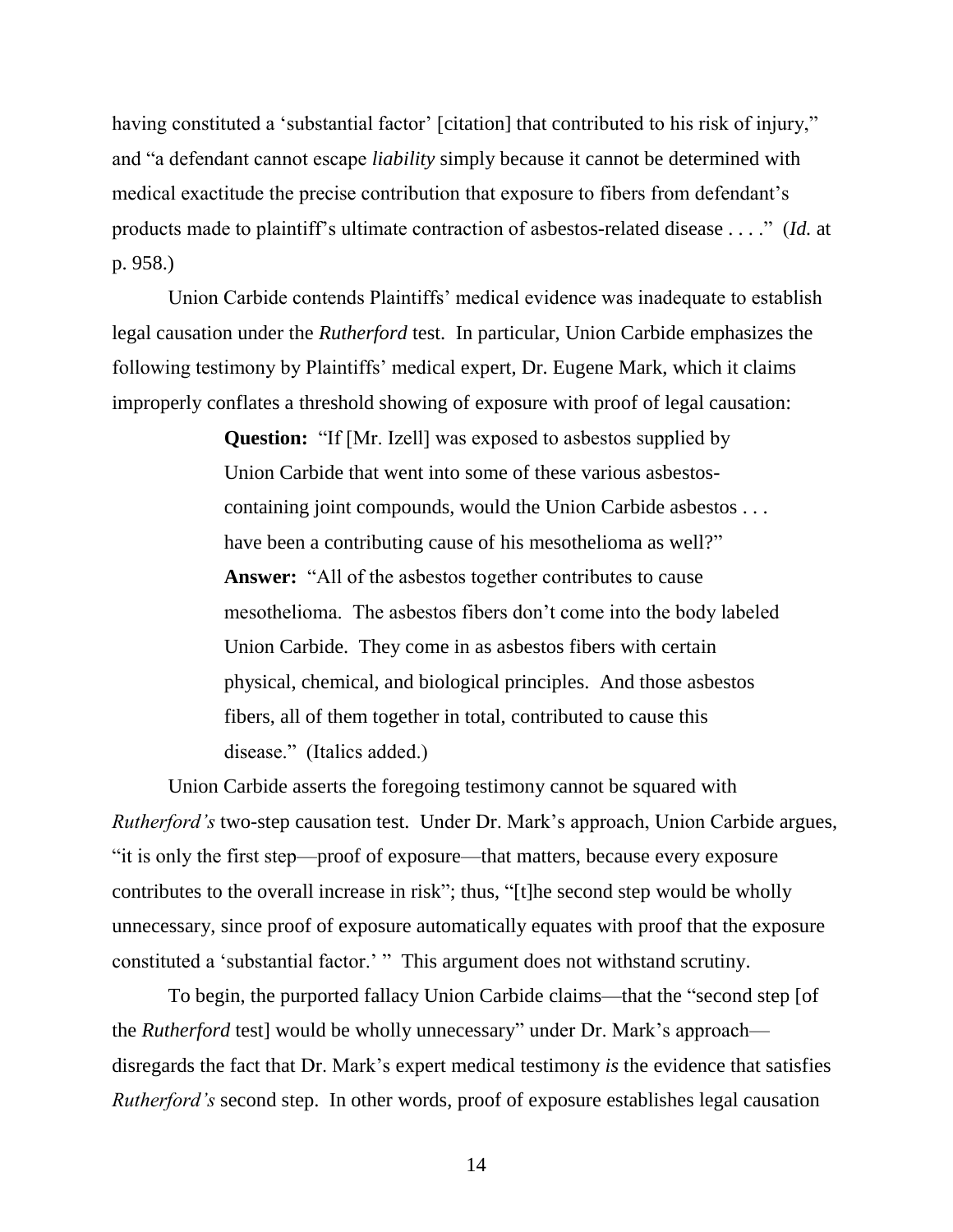only if the jury accepts Dr. Mark's expert medical testimony that all exposures constitute a substantial factor contributing to the risk of developing mesothelioma. This is not inconsistent with *Rutherford's* two-step causation test. Nothing in *Rutherford* precludes a plaintiff from establishing legal causation through opinion testimony by a competent medical expert to the effect that every exposure to respirable asbestos contributes to the risk of developing mesothelioma. On the contrary, *Rutherford* acknowledges the scientific debate between the "every exposure" and "insignificant exposure" camps, and recognizes that the conflict is one for the jury to resolve. (See *Rutherford, supra,* 16 Cal.4th at pp. 984, 985 [discussing jury's resolution of conflict between defense expert opinion that "a very light or brief exposure could be considered 'insignificant or at least nearly so' " in assessing increased risk of cancer and plaintiffs' expert's contrary opinion that "each exposure, even a relatively small one, contributed to the occupational 'dose' and hence to the risk of cancer"; noting jury "rejected defendant's argument that such a small contribution should be considered insubstantial" $\bigcup_{n=1}^5$ 

In any event, Union Carbide's argument ignores the distinction Dr. Mark drew between significant exposures that contributed to Mr. Izell's risk of contracting the disease and "trivial exposures" that would not have been substantial factors increasing his risk. In particular, Dr. Mark testified that asbestos fibers had to be "respirable and put into the air" and Mr. Izell needed to have "breathed it in" for the exposure to constitute a "substantial contributing factor" toward his mesothelioma. In contrast, Dr. Mark testified that if Mr. Izell had been exposed to asbestos in a "wet slurry" this would be a "trivial exposure, and I would not be able to say that that was a contributing factor." Contrary to Union Carbide's characterization, Dr. Mark did not opine that every exposure constituted

<sup>5</sup> Similar to the defense expert in *Rutherford*, Union Carbide's expert testified that some asbestos exposures, such as earlier ones, create a greater risk of developing mesothelioma, while exposure to Union Carbide's chrysotile asbestos creates no risk at all. As in *Rutherford*, the jury here could resolve the conflict between the competing expert opinions and conclude, based on Dr. Mark's testimony, that even a single exposure to respirable asbestos fibers was a substantial factor in increasing Mr. Izell's risk of developing mesothelioma.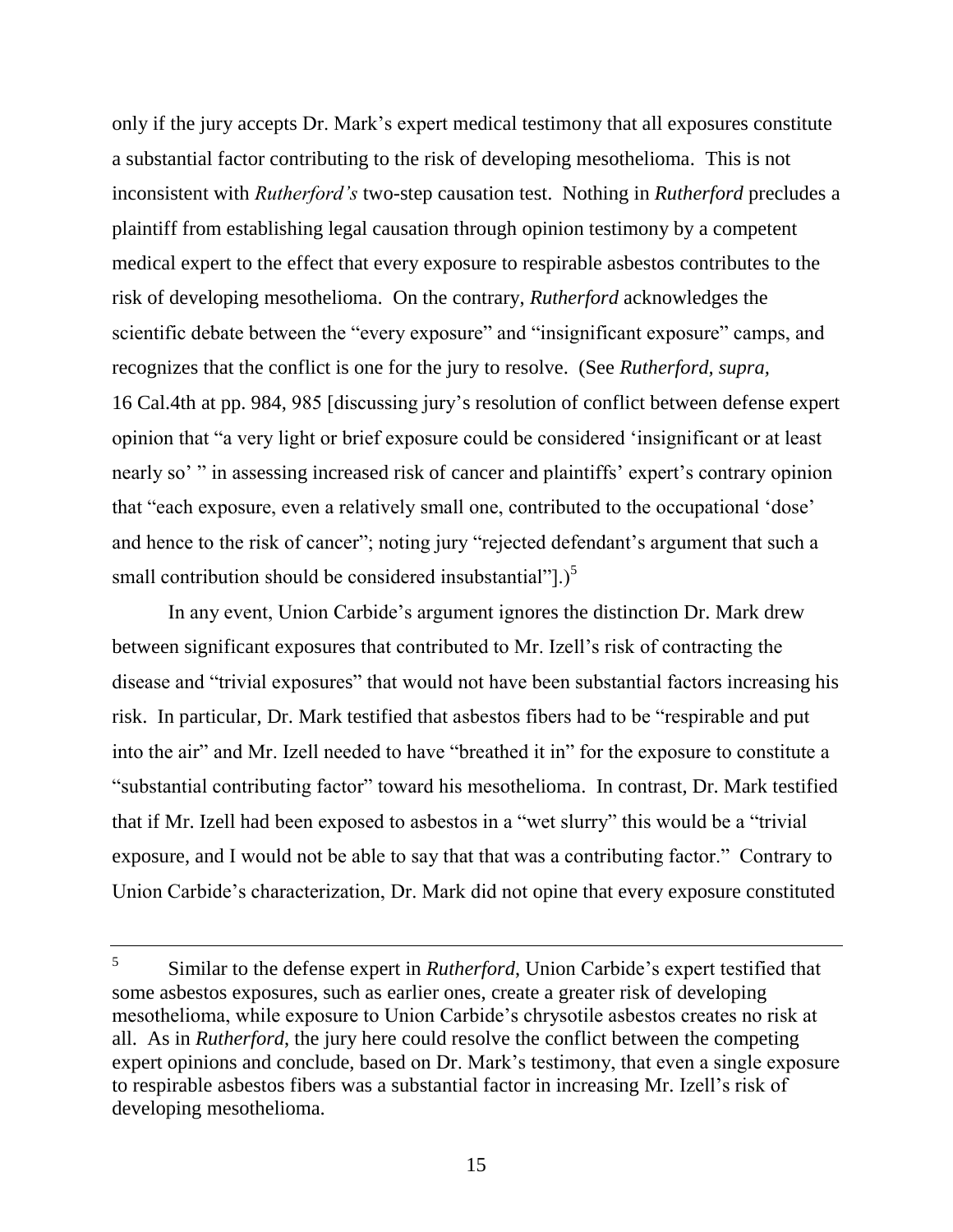a substantial factor. Rather, he testified that only those exposures in which the asbestoscontaining product was "dry enough so that asbestos fibers could be released into the air," and the asbestos became "airborne" and Mr. Izell "breathed it in" would be significant enough to contribute to his risk of contracting cancer.

As discussed above, Plaintiffs presented sufficient evidence for the jury to conclude that Mr. Izell was exposed to Union Carbide asbestos contained in Hamilton Red Dot joint compound. Mr. Izell testified that he not only saw his workers apply Hamilton Red Dot in its wet form, but he also watched them sand the dried product, and inhaled the resulting dust when it became airborne. Viewed in the light most favorable to the judgment, this evidence, coupled with Dr. Mark's expert testimony, is sufficient to establish in reasonable medical probability that exposure to Union Carbide asbestos was a substantial factor contributing to Mr. Izell's risk of contracting mesothelioma. (See *Hernandez v. Amcord, Inc*. (2013) 215 Cal.App.4th 659, 676 [testimony regarding "dust which would become airborne and settle on [the plaintiff's] face" and expert testimony "suggesting that if an individual is exposed to many different asbestos-containing products, each of those products would contribute to an increased risk of asbestos-related disease, as long as the asbestos was inhaled and retained in the worker's body" held sufficient to establish legal causation under *Rutherford*].) 6

<sup>6</sup> Indeed, the evidence in this case, including Dr. Mark's expert medical testimony, was substantively similar to the evidence presented at trial in *Rutherford*. In *Rutherford*, the plaintiffs' causation showing included factual evidence of the decedent's exposure to the defendant's product, expert testimony from an epidemiologist who opined as to the cause of mesothelioma generally, and expert medical testimony on the relationship between asbestos exposure and lung cancer. Specifically, the plaintiffs' medical expert, like Dr. Mark, offered an opinion "to the effect that each exposure, even a relatively small one, contributed to the occupational 'dose' and hence to the risk of cancer." (*Rutherford, supra,* 16 Cal.4th at p. 984.) The Supreme Court held this evidence was sufficient for a jury to determine legal causation. (*Id.* at p. 985.)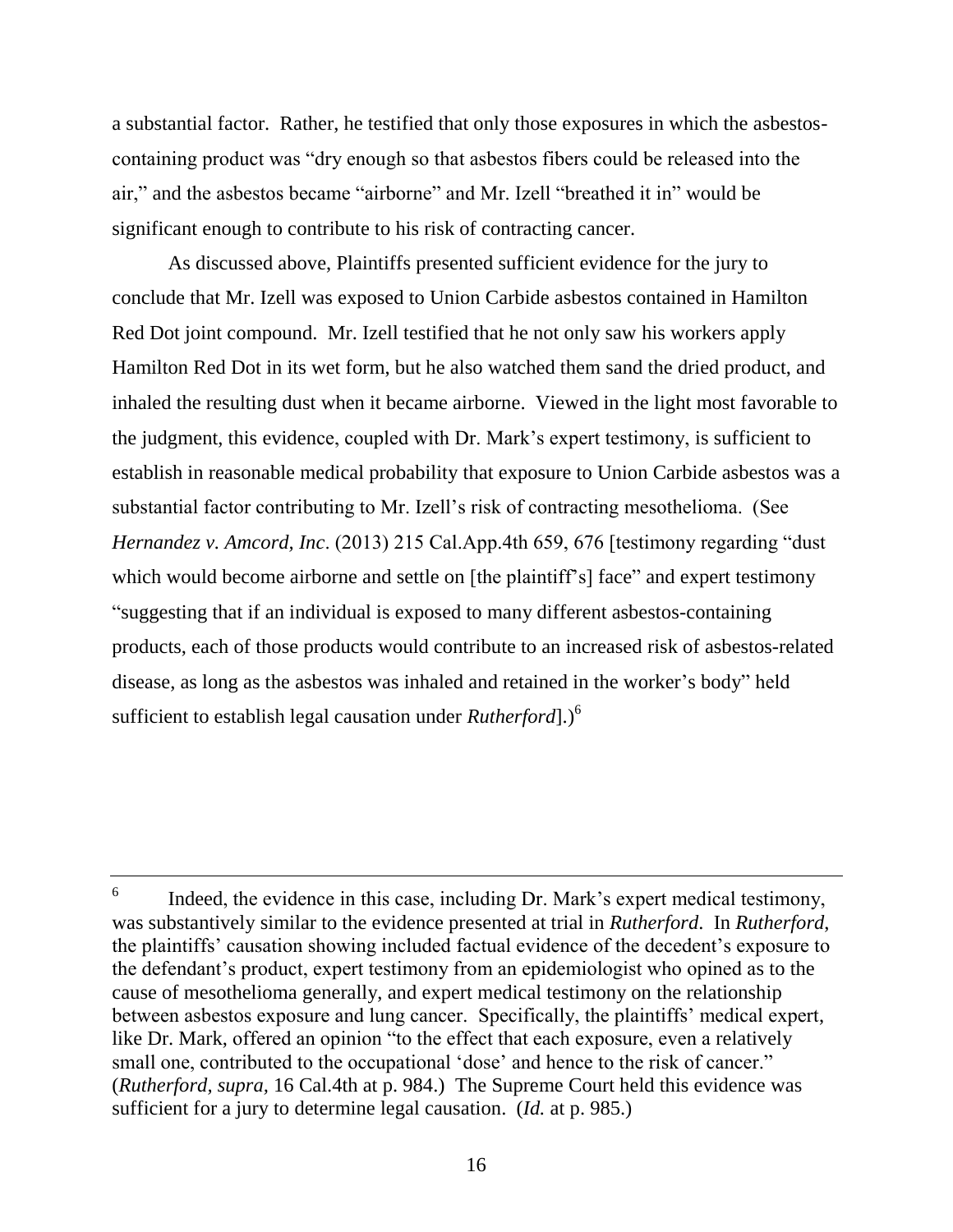# 2. *Substantial Evidence Supports the Jury's Apportionment of Comparative Fault*

After making liability findings as to each defendant, the jury was asked in the special verdict form to assign "a percentage of responsibility" to those defendants found liable for Plaintiffs' injuries and "those entities or product descriptions named on the chart below that you determine contributed to Bobbie Izell's harm." In addition to the five defendants and Mr. Izell, the chart listed six other entities that were not parties to the trial—three joint compound manufacturers (Georgia Pacific, Hamilton, and Kelly-Moore), two asbestos suppliers (Carey Canadian and Johns-Manville), and an unnamed asbestos-cement pipe manufacturer. The verdict form instructed the jury that the "total of your apportionment must equal 100%." (Boldface omitted.)

The jury apportioned 65 percent fault to Union Carbide, 20 percent to Kaiser-Gypsum, 10 percent to the three other defendants, and one percent fault to each of the five non-defendant joint compound manufacturers and asbestos suppliers. The jury apportioned no fault to the unnamed asbestos-cement pipe manufacturer or Mr. Izell. Union Carbide contends the jury's allocations are not supported by substantial evidence. We disagree.

"On review for substantial evidence, we 'consider the evidence in the light most favorable to the prevailing party, giving that party the benefit of every reasonable inference and resolving conflicts in support of the judgment. [Citation.]' [Citation.] Under this standard, ' "the appellate court may not substitute its judgment for that of the jury or set aside the jury's finding if there is any evidence which under any reasonable view supports the jury's apportionment. [Citation.]" ' " (*Pfeifer v. John Crane, Inc.* (2013) 220 Cal.App.4th 1270, 1286 (*Pfeifer*).)

As discussed above, the evidence established Union Carbide asbestos was a legal cause of Plaintiffs' injuries. Thus, under established law, Union Carbide " 'undisputedly had the burden to establish concurrent or alternate causes by proving: that [Mr. Izell] was exposed to defective asbestos-containing products of other companies; that the defective designs of the other companies' products were legal causes of the plaintiffs' injuries; and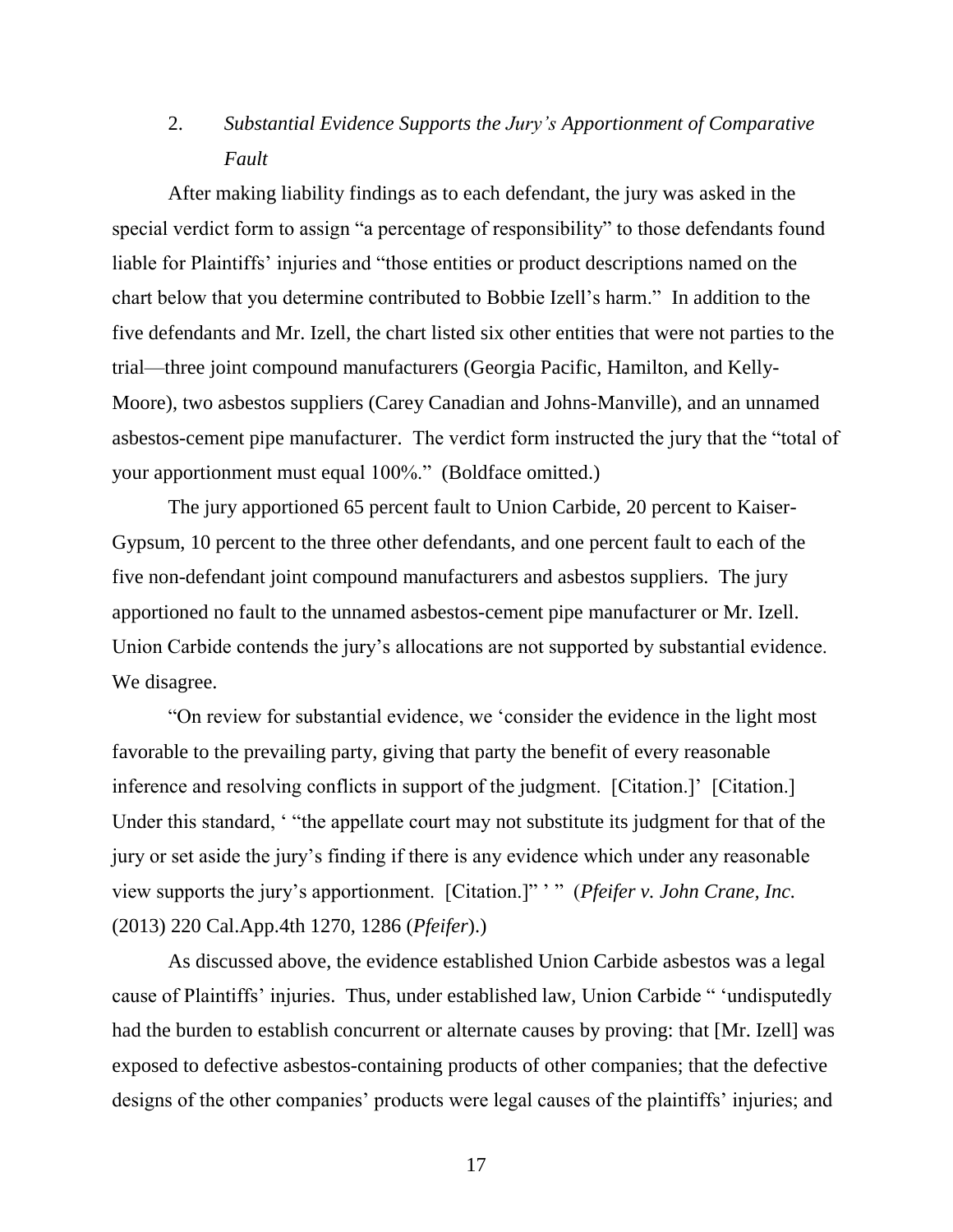the percentage of legal cause attributable to the other companies.' " (*Stewart v. Union Carbide Corp*. (2010) 190 Cal.App.4th 23, 33 (*Stewart*)*.*) In the absence of such proof, or if the jury's finding is supported by any reasonable view of the evidence, the comparative fault allocation cannot be disturbed. (See *Pfeifer, supra,* 220 Cal.App.4th at p. 1286 [absent evidence "quantifying [plaintiff's] exposure to asbestos from the other sources . . . the jury reasonably allocated a 70 percent share of comparative fault to [appellant]"].)

## a. *The asbestos-cement pipe manufacturer*

Union Carbide argues the jury's allocation of zero percent fault to the asbestoscement pipe manufacturer cannot be squared with the evidence or Plaintiffs' theory of causation in this case. Union Carbide relies on Mr. Izell's testimony that he "chiseled" cement pipe and "busted it up" while working on construction projects "during the '60s and '70s," coupled with testimony by Plaintiffs' materials expert, Dr. William Longo, that chiseling cement pipe would result in exposure to "elevated levels of crocidolite asbestos fibers." Union Carbide contends "this evidence strongly suggests that exposure to asbestos-cement pipe played a major role in causing Mr. Izell's disease," and, in view of Plaintiffs' purported theory that "*any* exposure, however small, contributes to the overall dose," required the jury to allocate some portion of fault to the cement pipe manufacturer.

As we explained in connection with our discussion of causation, Plaintiffs' medical expert did not testify, as Union Carbide suggests, that "*any* exposure" constitutes a substantial factor toward increasing the risk of contracting mesothelioma. Rather, Dr. Mark testified the asbestos fibers had to be "respirable and put into the air" and Mr. Izell needed to have "breathed [them] in" for the exposure to constitute a "substantial contributing factor." Though Dr. Longo's testimony concerning "elevated levels" might have supported an inference that chiseling cement pipe put respirable asbestos fibers into the air, this evidence did not require the jury to find that Mr. Izell inhaled asbestos fibers when performing this work.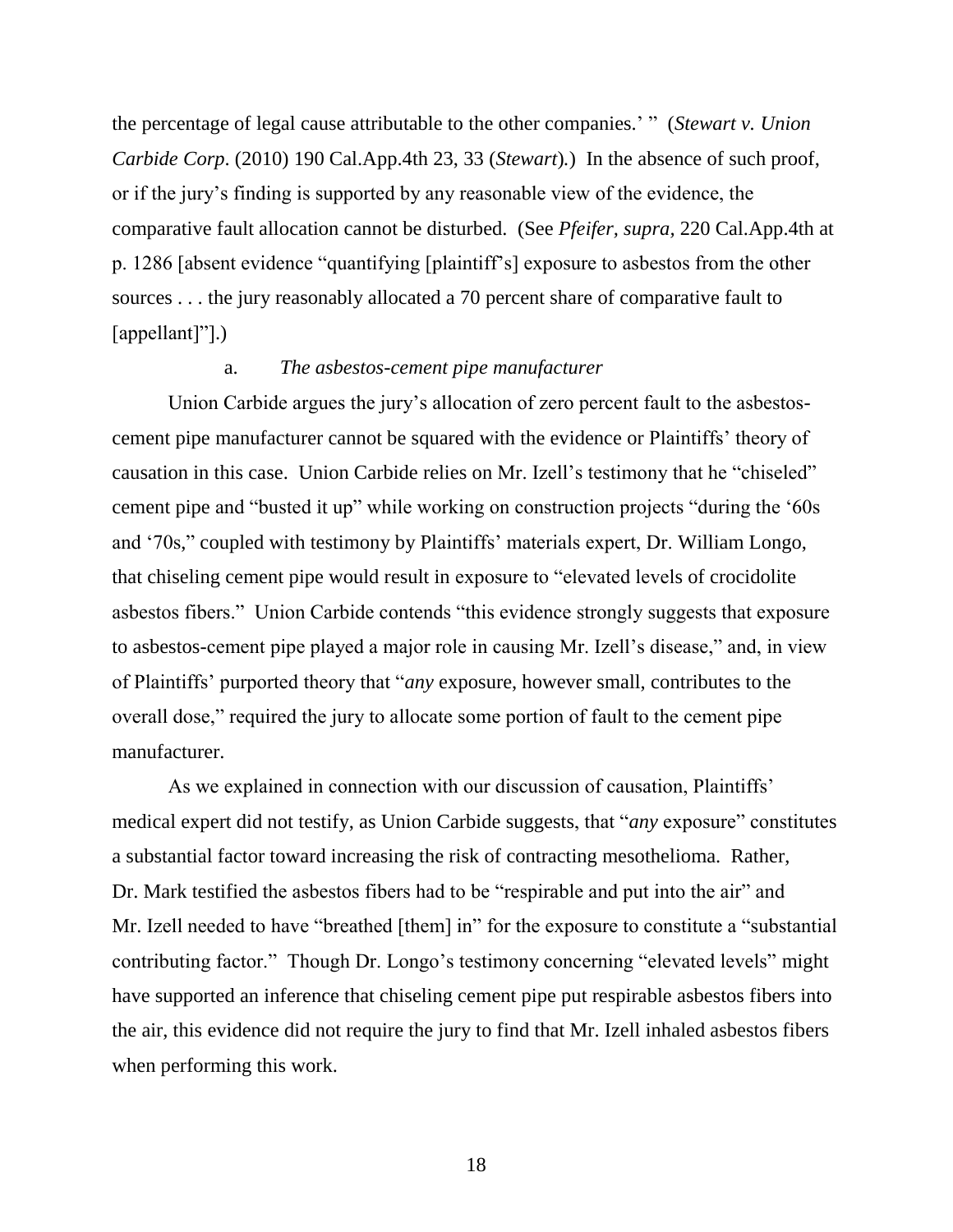For its part, Union Carbide did not question Mr. Izell about his cement pipe exposure. It elicited no testimony concerning the conditions under which he worked with the cement pipe—such as whether he wore a mask or took other protective measure—nor did it confirm, in contrast to the evidence concerning Mr. Izell's exposure to joint compound, that he inhaled dust from the cement pipe. Absent such evidence, the jury was free to find that Mr. Izell's admitted exposure to asbestos-cement pipe was not a legal cause of his injuries. <sup>7</sup> (See *Stewart, supra,* 190 Cal.App.4th at p. 33 [despite plaintiff's admission that he was exposed to asbestos from many sources, jury reasonably allocated 85 percent share of comparative fault to Union Carbide where it submitted no evidence detailing plaintiff's exposure from other sources]; *Sparks v. Owens–Illinois, Inc*. (1995) 32 Cal.App.4th 461, 477-479 [jury reasonably found that defendant's asbestosbased product was sole cause-in-fact of plaintiff's mesothelioma when defendant submitted no evidence specifying extent of plaintiff's exposure to asbestos from other manufacturers' products].)

## b. *The asbestos suppliers*

Union Carbide contends the jury's allocation of 65 percent fault to it, but only one percent fault to Johns-Manville and Carey Canadian, was "disproportionate and unsupported," given evidence that Johns-Manville was the "biggest" and Carey Canadian was "a large" asbestos supplier. Additionally, Union Carbide emphasizes that Mr. Izell

 $7 \text{ Union}$  Carbide also challenges the trial court's exclusion of an interrogatory response in which Mr. Izell stated he had been "exposed to CertainTeed's asbestos cement pipe throughout the 1960's and 1970's" and "personally used and was exposed, as well as personally supervised in his general contractor supervisory role, to CertainTeed's asbestos cement pipe when it was chiseled, sawed and otherwise destroyed." The trial court excluded the response because it concerned a defendant— CertainTeed—that had been granted summary judgment, and the parties had stipulated, consistent with Code of Civil Procedure section 437c, subdivisions (n)(1) and (3), that CertainTeed would not be mentioned at trial. We find no abuse of discretion. Moreover, insofar as the interrogatory response did nothing to fill the evidentiary void concerning whether Mr. Izell actually inhaled respirable asbestos while working with cement pipe, Union Carbide was not prejudiced by the ruling.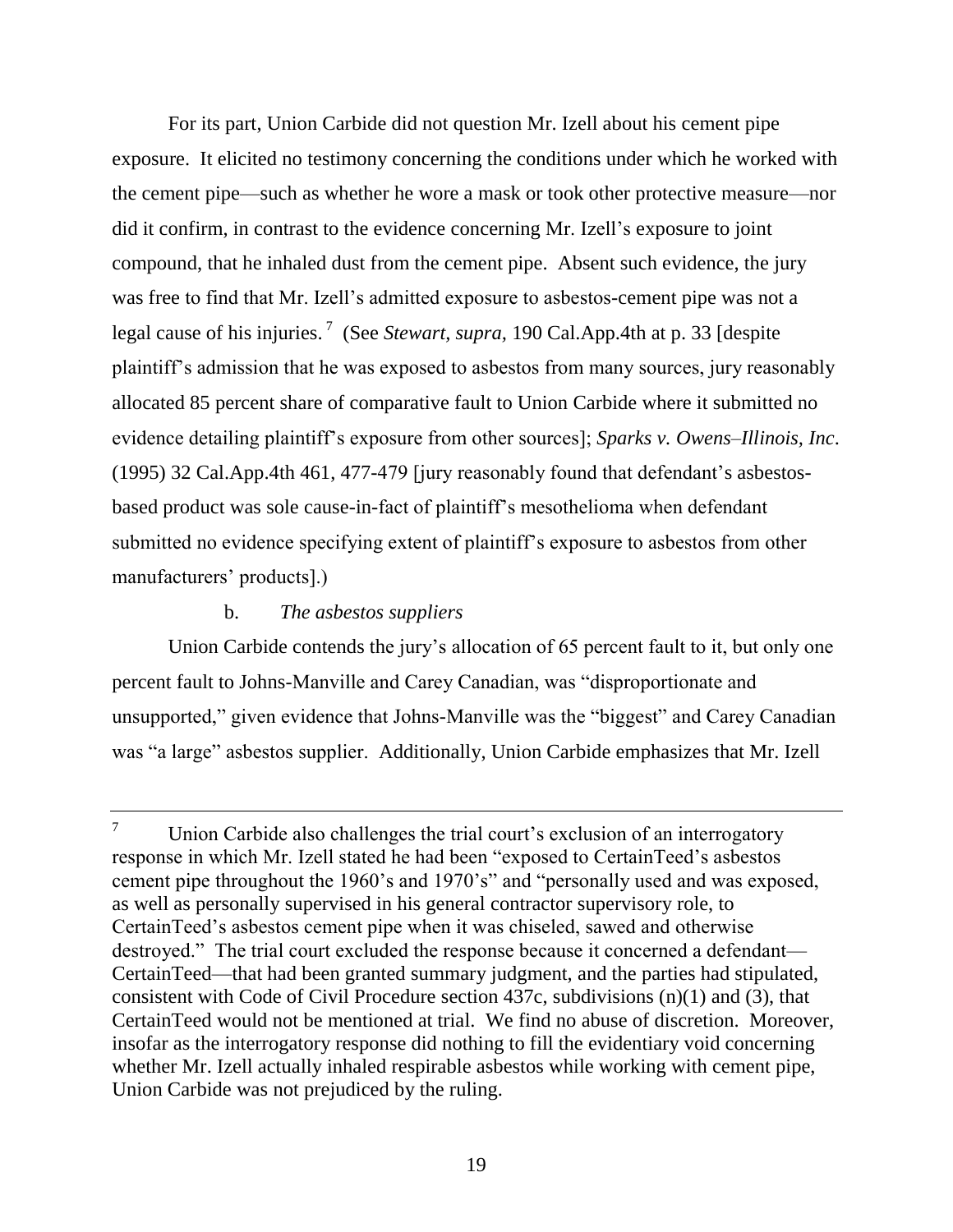claimed he was exposed to asbestos in joint compound throughout the 1960's and 1970's, while it did not begin selling asbestos for use in joint compound until 1967. Thus, Union Carbide argues, even if Mr. Izell was exposed to some of its asbestos, "the overwhelming evidence is that he was exposed to far more asbestos supplied by Johns-Manville and Carey [Canadian]."

In view of the date Union Carbide entered into the joint compound market, it is reasonably likely that Mr. Izell was exposed to asbestos from other suppliers. But this fact alone does not require, or even necessarily support, an inference that Mr. Izell was exposed to asbestos from Johns-Manville or Carey Canadian or some other asbestos supplier. Once Plaintiffs established Union Carbide asbestos was a legal cause of Mr. Izell's injury, Union Carbide had the burden to establish concurrent or alternate causes by proving that Mr. Izell was exposed to another supplier's asbestos, that the exposure was a legal cause of his injuries, and the " 'percentage of legal cause attributable to the other [supplier].' " (*Stewart, supra,* 190 Cal.App.4th at p. 33*.*) As Union Carbide has argued, this required proof, beyond speculation, that Mr. Izell inhaled dust containing Johns-Manville or Carey Canadian asbestos before significant fault could be allocated to either of these companies. (*Ibid*.; *McGonnell, supra,* 98 Cal.App.4th at p. 1105; *Dumin, supra,*  28 Cal.App.4th at p. 656.)

In contrast to the evidence demonstrating that Union Carbide was Hamilton's exclusive asbestos supplier when Mr. Izell inhaled dust from Red Dot joint compound, there was no evidence of an exclusive relationship between Johns-Manville or Carey Canadian and any joint compound manufacturer. As Union Carbide argues in its opening brief, without proof that either entity was "the sole asbestos supplier to *any* of the manufacturers," establishing exposure beyond speculation required it "to prove not only that Mr. Izell came into contact with specific asbestos-containing products, but also that the asbestos in those products *was supplied by [Johns-Manville or Carey Canadian]*, rather than another asbestos supplier." In allocating only nominal fault to these entities, the jury apparently determined Union Carbide did not carry its burden. This was not an unreasonable finding based on this record. (*Stewart, supra,* 190 Cal.App.4th at p. 33*.*)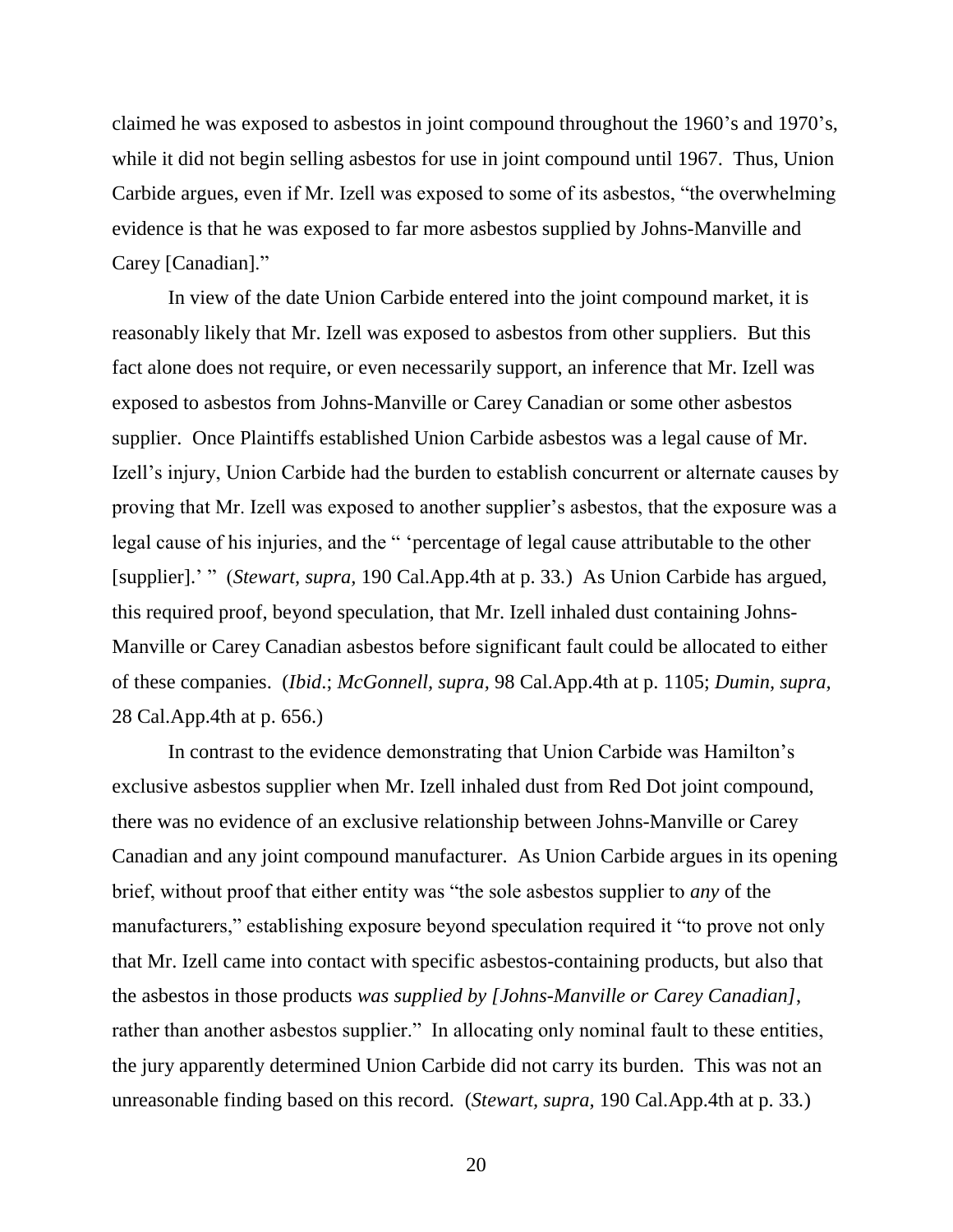### c. *The joint compound manufacturers*

Union Carbide contends there is "no evidence" supporting the jury's allocation of three percent total fault to the non-defendant joint compound manufacturers (Georgia Pacific, Hamilton, and Kelly-Moore), versus 20 percent fault to Kaiser Gypsum. In view of Mr. Izell's testimony that he recalled seeing Georgia Pacific and Hamilton joint compound on his jobsites more frequently than Kaiser Gypsum, Union Carbide argues the jury was compelled to allocate a greater proportion of comparative fault to these entities—because, if Kaiser Gypsum joint compound was defective, then "so too were the asbestos-containing joint compounds sold by the other manufacturers."

The court in *Pfeifer* rejected a similar argument, reasoning the jury was permitted to consider the egregiousness of a defendant's conduct in apportioning the defendant a greater share of comparative fault for the plaintiff's injuries. In that case, the defendant asbestos supplier, JCI, challenged the jury's finding allocating it 70 percent of the fault for the plaintiff's cancer, versus only 12.5 percent for the Navy. (*Pfeifer, supra,* 220 Cal.App.4th at pp. 1286, 1289.) JCI argued the evidence compelled a larger allocation of fault for the Navy, because the duration of plaintiff's Naval service accounted for nearly half his exposure to asbestos-containing products. (*Id.* at p. 1289.) The *Pfeifer* court rejected JCI's argument, holding "the jury was permitted to increase JCI's share of liability because it determined that JCI's misconduct was more egregious than the Navy's misconduct." (*Ibid.*) The court explained, "the evidence supported the inference that JCI was consciously indifferent to the dangers that its products posed to consumers [citation], while the Navy was merely negligent regarding those dangers during [the plaintiff's] period of service [citation]. The evidence was thus sufficient to support the jury's allocation of comparative fault, in view of the differences in the length and gravity of JCI's and the Navy's misconduct." (*Id.* at pp. 1289-1290.)

So too here, the evidence supported an inference that Kaiser Gypsum's conduct was more egregious than that of the other joint compound manufacturers, and the jury found Kaiser Gypsum acted with "malice, oppression or fraud." (Boldface omitted.) In 1965, an internal Kaiser Gypsum memorandum detailed studies linking asbestos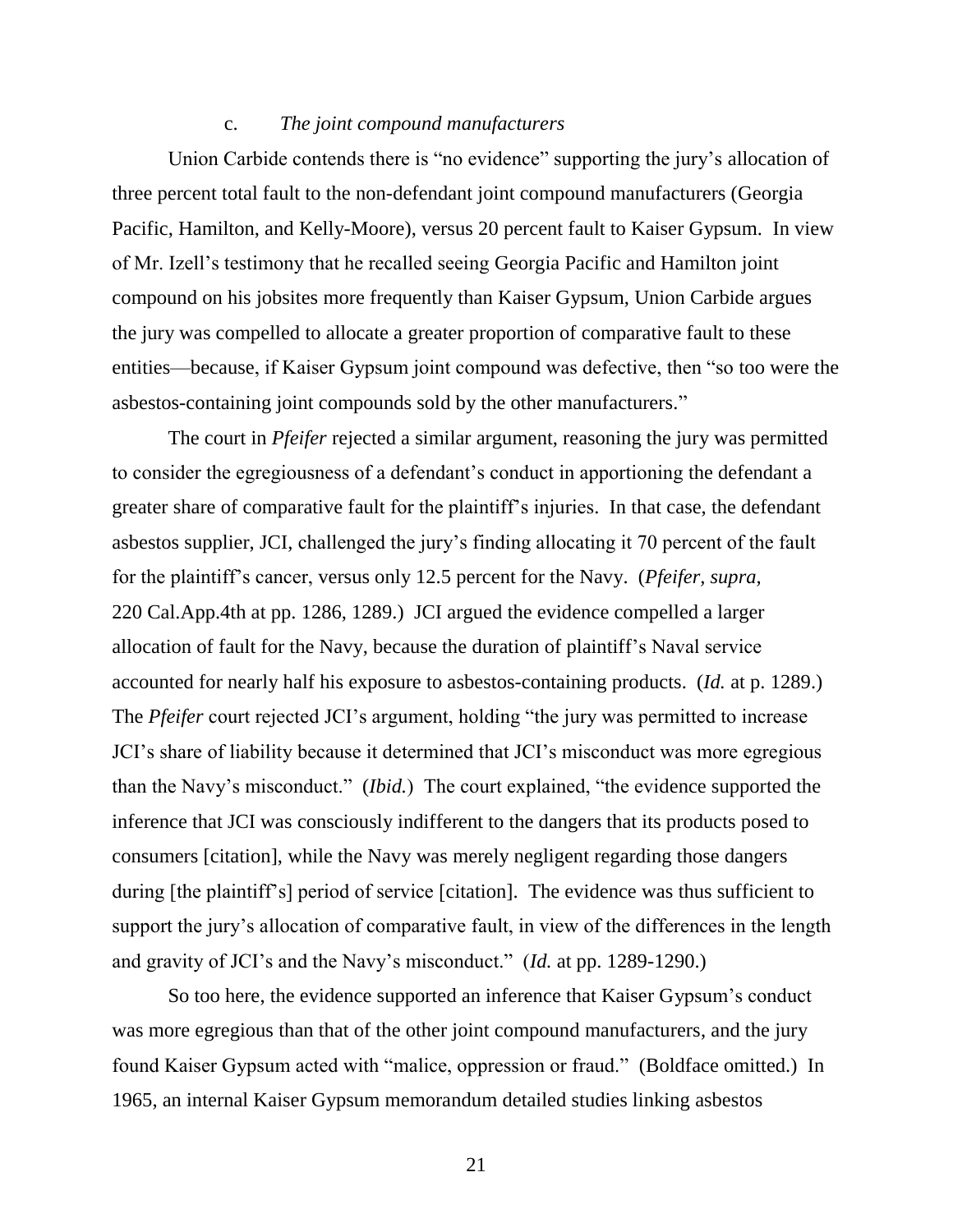inhalation to lung cancer and mesothelioma, and advised Kaiser Gypsum employees to "use a respirator with a filter especially designed for asbestos dust." Notwithstanding these internal measures, the evidence also showed that as late as 1970, Kaiser Gypsum's sales staff was advised to tell customers that "there was no asbestos in Kaiser Gypsum's products." And, the evidence showed the sales staff carried this message to customers because, as one Kaiser Gypsum sales person put it, "[i]f you had asbestos in your product[,] it would be negative towards sales." The evidence was sufficient to support the jury's allocation of greater fault to Kaiser Gypsum, given the gravity of its misconduct. (*Pfeifer, supra,* 220 Cal.App.4th at p.1290; see also *Daly v. General Motors Corp.* (1978) 20 Cal.3d 725, 742 [observing principles of comparative fault "elevate justice and equity above the exact contours of a mathematical equation"].)

# 3. *Substantial Evidence Supports the Amount of Compensatory Damages after Remittitur*

We next consider Union Carbide's contention that the compensatory damages award, in the remitted amount of \$6 million for Mr. and Mrs. Izell's past and future noneconomic damages and loss of consortium is excessive and unsupported by the evidence. We begin with the well-settled principles that prescribe our circumscribed scope of review.

"The amount of damages is a fact question, first committed to the discretion of the jury and next to the discretion of the trial judge on a motion for new trial. They see and hear the witnesses and frequently, as in this case, see the injury and the impairment that has resulted therefrom. As a result, all presumptions are in favor of the decision of the trial court [citation]. The power of the appellate court differs materially from that of the trial court in passing on this question. An appellate court can interfere on the ground that the judgment is excessive only on the ground that the verdict is so large that, at first blush, it shocks the conscience and suggests passion, prejudice or corruption on the part of the jury." (*Seffert v. Los Angeles Transit Lines* (1961) 56 Cal.2d 498, 506-507 (*Seffert*).)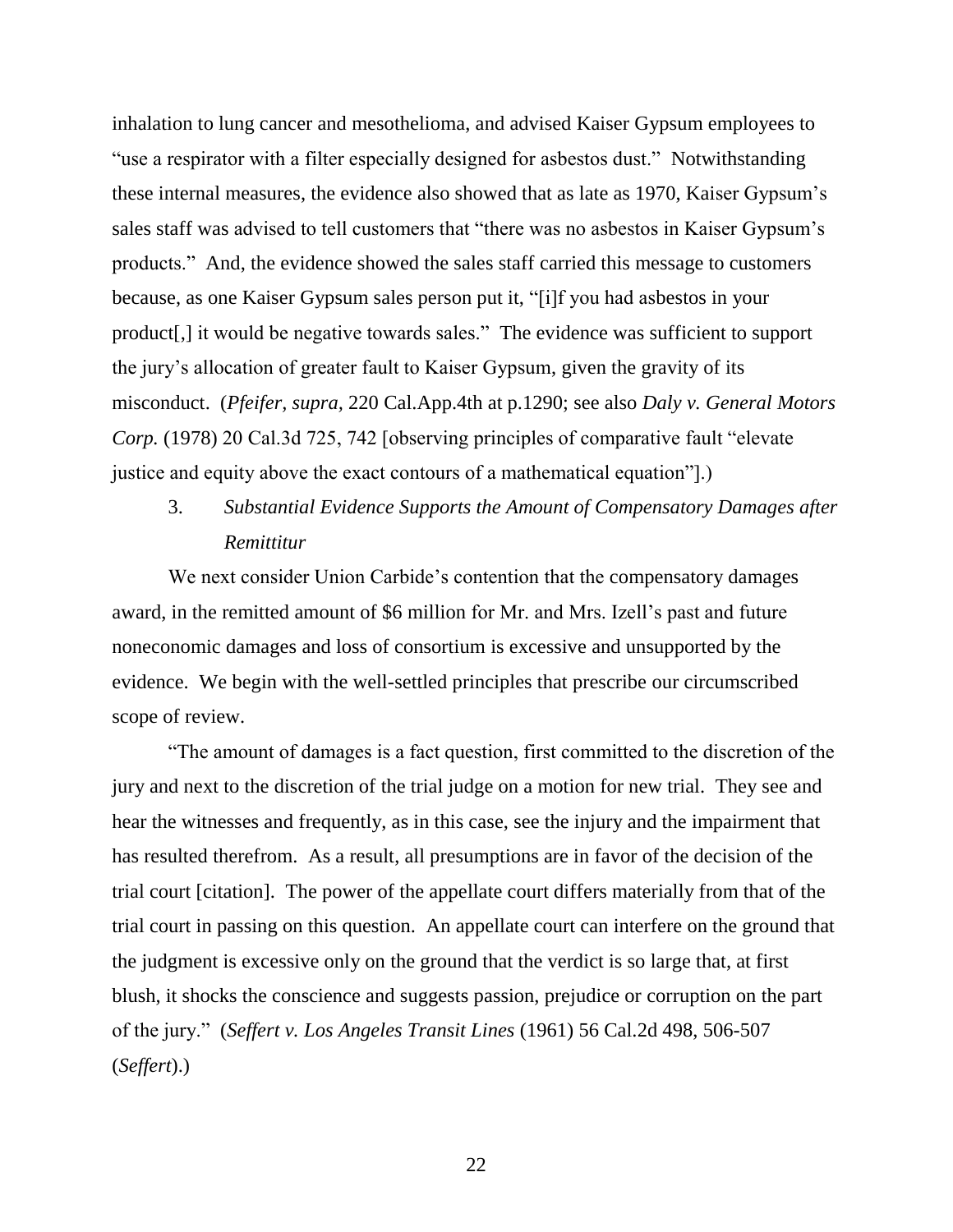" '[W]here the trial court has required a remission as a condition to denying a new trial "a verdict is reviewed on appeal as if it had been returned in the first instance by the jury in the reduced amount." [Citations.]' " (*West v. Johnson & Johnson Products, Inc*. (1985) 174 Cal.App.3d 831, 877 (*West*).) "If the award appears excessive as a matter of law, . . . the reviewing court has a duty to act in order to correct the injustice." (*Major v. Western Home Ins. Co*. (2009) 169 Cal.App.4th 1197, 1213.) "The reviewing court does not act de novo, however. As we have observed, the trial court's determination of whether damages were excessive 'is entitled to great weight' because it is bound by the 'more demanding test of weighing conflicting evidence than our standard of review under the substantial evidence rule . . . .' [Citation.] All presumptions favor the trial court's determination [citation], and we review the record in the light most favorable to the judgment [citation]." (*Fortman v. Hemco, Inc*. (1989) 211 Cal.App.3d 241, 259.)

In the instant case, the trial court's statement of decision thoughtfully sets forth the competing evidence, the court's observations of the witnesses' demeanor, and the court's factual findings supporting its reduction of compensatory damages to \$6 million. Accordingly, we quote the trial court's decision in its entirety:

"Bobbie Izell, age 86 at the time of trial, was diagnosed with mesothelioma in July of 2011, approximately 11 months before the trial. He and his wife Helen had been married for 65 years, and were living comfortably in retirement near family. Bobbie Izell, who had a successful career in building and selling homes, was diagnosed with mesothelioma, a fatal lung disease, during a doctor visit for an unrelated ailment. He had liters of fluid drained from his lungs.

"Mr. Izell was not terribly expressive about the effect of his diagnosis and disease at the time of trial. Much of the evidence concerning the effect of the disease came from Mrs. Izell. From their combined testimony, there was evidence that Mr. Izell became very depressed after the diagnosis, and went through a 'real bad spell.' Mrs. Izell had to work all the time to lift his spirits. She described how Mr. Izell would try to hide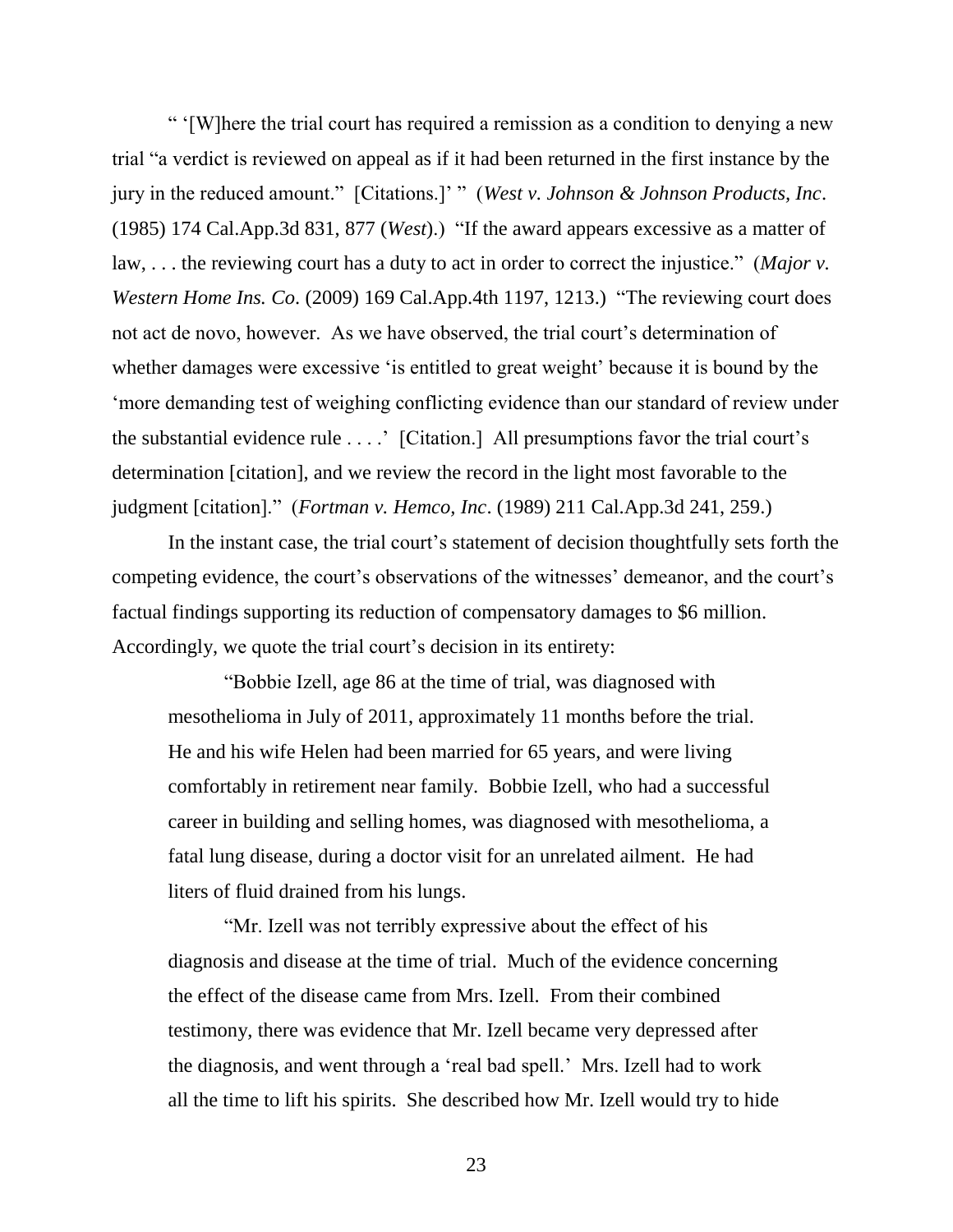his feelings from the outside world; however, she knew him well enough to see the pain he was feeling inside. Mrs. Izell testified that Mr. Izell had experienced grief, anxiety, and emotional problems since his diagnosis.

"Physically, Mr. Izell became increasingly reliant on a walker. At the time of trial, Mr. Izell walked with a cane with much difficulty. At times Mr. Izell would fall if he did not have something for support, and one time fell onto a barbed wire fence. His energy level was low. He would go back to bed after breakfast, wake up in time for lunch, and go back to bed. He had difficulty speaking at times, with his voice 'giving way.' Mr. and Mrs. Izell could not do the things they used to do before the diagnosis.

"There was testimony regarding the expected course of the disease from Dr. Eugene Mark, a medical doctor and professor of pathology at Harvard Medical School. He described how the disease will inevitably spread into the chest and cover the lung. It will grow into the lung and chest wall. The severe pain will require pain medication. [Mr. Izell] will lose his appetite and weight, experience depression, and pass away. He could expect to live another 2 to 3 years. Mrs. Izell, of course, would experience his demise right along with him.

"Defendants rightly point out countervailing evidence concerning damages. Mr. Izell's hospital visit was due to a fall on a nail, not from any symptoms related to the disease. Mr. Izell had other infirmities as well as his lung disease. He had arthritis in his joints, and had had falls before his diagnosis, and had used a walker in the past. He had kidney problems, gout, and hypertension. He was able to participate in activities that did not require a great deal of physical efforts, such as gardening and watching television. These were all factors for the jury to consider in determining damages for both Mr. and Mrs. Izell.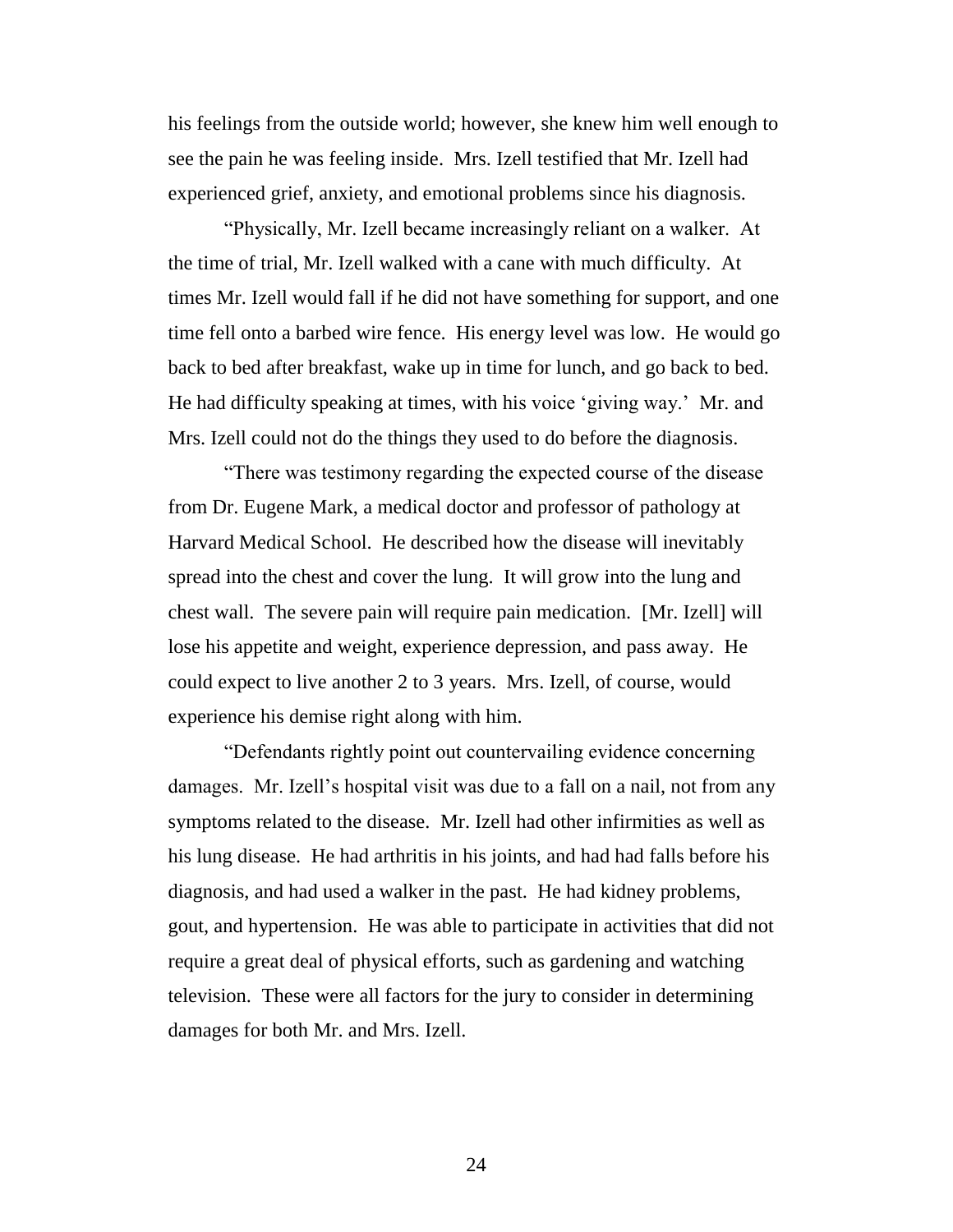"Based on this evidence, the award of damages for past noneconomic losses of \$5,000,000 and future noneconomic losses of \$10,000,000 each was clearly excessive. This does not mean, however, that the evidence did not support a significant award. For a man of Mr. Izell's age, his normal life expectancy would have been an additional 5 years. At the time of trial his life expectancy was 2 to 3 years. The jury was charged with the responsibility of determining the effects on Mr. and Mrs. Izell of living with what is, in essence, a death sentence, with an inevitable painful demise. The jury had the opportunity to hear and evaluate the testimony, and to determine the consequences of the disease. Based on the evidence, and reasonable inferences that could be drawn therefrom, the Court finds that an award of past noneconomic damages in the sum of \$1,000,000 and future noneconomic damages of \$2,000,000, as to each plaintiff, is fair and reasonable."

In its briefs, Union Carbide largely ignores our presumption of correctness by downplaying the evidence that supports the trial court's findings, while highlighting the "countervailing" evidence the court thoughtfully considered in significantly reducing the jury's award. For instance, Union Carbide acknowledges "Plaintiffs are right that . . . Mr. Izell had fluid drained from his lungs," but emphasizes "he had no chemotherapy or surgery." It continues, "Plaintiffs are also right that Mr. Izell testified that his voice was sometimes weaker and he used his walker more after his diagnosis," but stresses "it is also undisputed that Mr. Izell was 85 when diagnosed and suffering from a number of unrelated infirmities, . . . which had already caused him to use a walker." With respect to Mrs. Izell's loss of consortium damages, Union Carbide contends "[t]here was no evidence in her scant 10-pages worth of testimony to suggest that Mrs. Izell had suffered physical or emotional injuries as a result of her husband's diagnosis," noting "[s]he testified that her husband still helped around the house and showed affection for her after his diagnosis."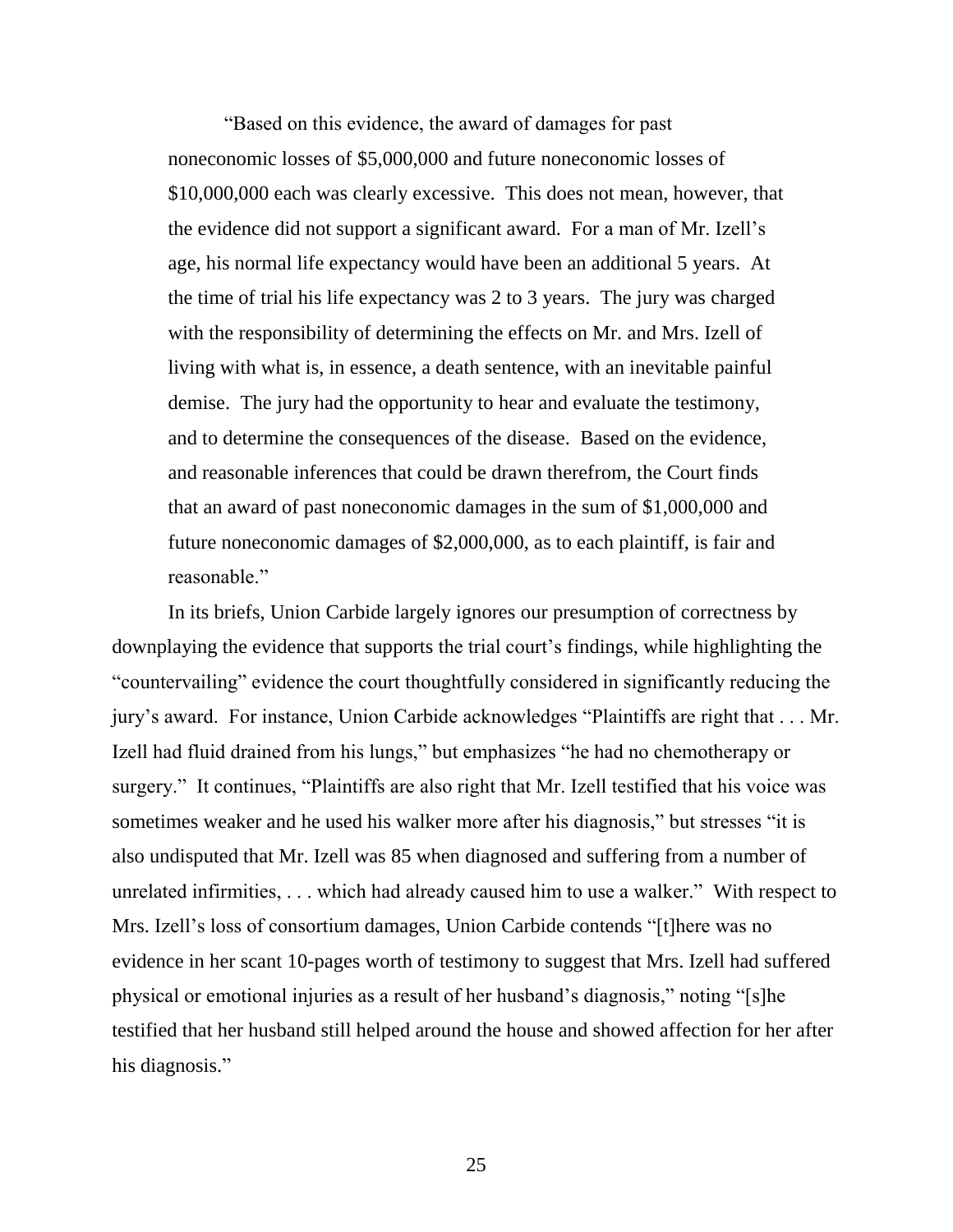The trial court's statement of decision adequately resolves the conflicting evidence Union Carbide seeks to relitigate on appeal, and the court's thorough discussion of the evidence and witnesses' demeanor fully dispels any suggestion that Mr. and Mrs. Izell have not suffered significant physical and emotional anguish since learning of Mr. Izell's cancer. Though we recognize the remitted amount remains on the high-end of noneconomic damage awards discussed in reported mesothelioma decisions—particularly for plaintiffs of the Izells' advanced age—this alone is not sufficient to second guess the trial judge, who presided over the four-week trial and personally observed "the injury and the impairment that has resulted."<sup>8</sup> (*Seffert, supra,* 56 Cal.2d at pp. 506-507; *Daggett v. Atchison, T. & S. F. Ry. Co.* (1957) 48 Cal.2d 655, 666 ["While a reviewing court, in passing upon the question [of excessive damages], may consider amounts awarded in similar cases [citations], in the final analysis the question in each case must be determined from its own peculiar facts and circumstances [citation] and it cannot be held as a matter of law that a verdict is excessive simply because the amount may be larger than is ordinarily allowed in such cases."].)

<sup>&</sup>lt;sup>8</sup> We also reject Union Carbide's assertion that the jury's "passion or prejudice" with respect to compensatory damages, necessarily infected its liability and comparative fault determinations. Even if an excessive damage award is the product of passion and prejudice, it does not necessarily follow that the verdict as to liability was similarly influenced. (*West, supra,* 174 Cal.App.3d at pp. 876-877; *Sharp v. Automobile Club of So. Cal.* (1964) 225 Cal.App.2d 648, 652-653.) As we have discussed, substantial evidence supports the liability and comparative fault findings. Further, given our conclusion that the evidence supports the trial court's remitted compensatory damage award, we need not consider Union Carbide's contentions concerning the improper closing argument by Plaintiffs' counsel. In view of the court's thorough discussion of the evidence, we are confident the trial judge was not swayed by counsel's entreaties to "make a difference."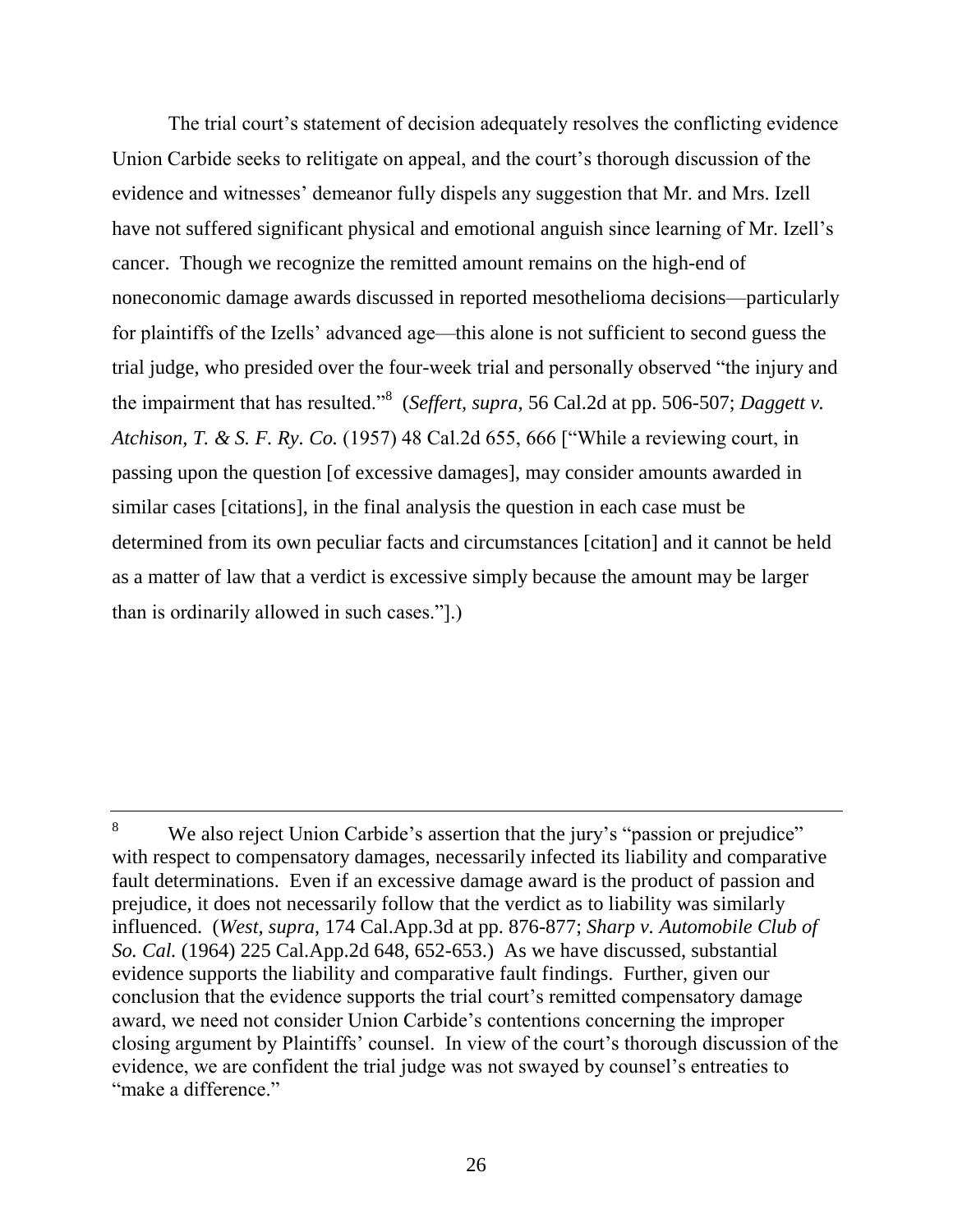## 4. *The Punitive Damage Award Is Not Unconstitutionally Excessive*

Lastly, Union Carbide contends the \$18 million punitive damage award is unconstitutionally excessive when compared to its 65 percent share of the reduced \$6 million compensatory damage award. Reviewing this contention under the following well-established principles, we cannot conclude the award was unconstitutionally arbitrary in relation to the reprehensibility of Union Carbide's conduct and the magnitude of harm suffered by Plaintiffs.

Punitive damages may be imposed to further a state's legitimate interests in punishing unlawful conduct and deterring its repetition. (*BMW of North America, Inc. v. Gore* (1996) 517 U.S. 559, 568 (*Gore*).) The amount of punitive damages offends due process under the Fourteenth Amendment as arbitrary only if the award is " 'grossly excessive' " in relation to the state's legitimate interests in punishment and deterrence. (*Id.* at p. 568; see also *State Farm Mut. Ins. v. Campbell* (2003) 538 U.S. 408, 416-417 (*State Farm*).)

A court determining whether a punitive damages award is excessive under the due process clause must consider three guideposts: "(1) the degree of reprehensibility of the defendant's misconduct; (2) the disparity between the actual or potential harm suffered by the plaintiff and the punitive damages award; and (3) the difference between the punitive damages awarded by the jury and the civil penalties authorized or imposed in comparable cases. [Citation.]" (*State Farm, supra,* 538 U.S. at p. 418.) The defendant's financial condition also is a permissible consideration under the due process clause in determining the amount of punitive damages necessary to further the state's legitimate interests in punishment and deterrence. (*Simon v. San Paolo U.S. Holding Co., Inc*. (2005) 35 Cal.4th 1159, 1185-1186 (*Simon*).)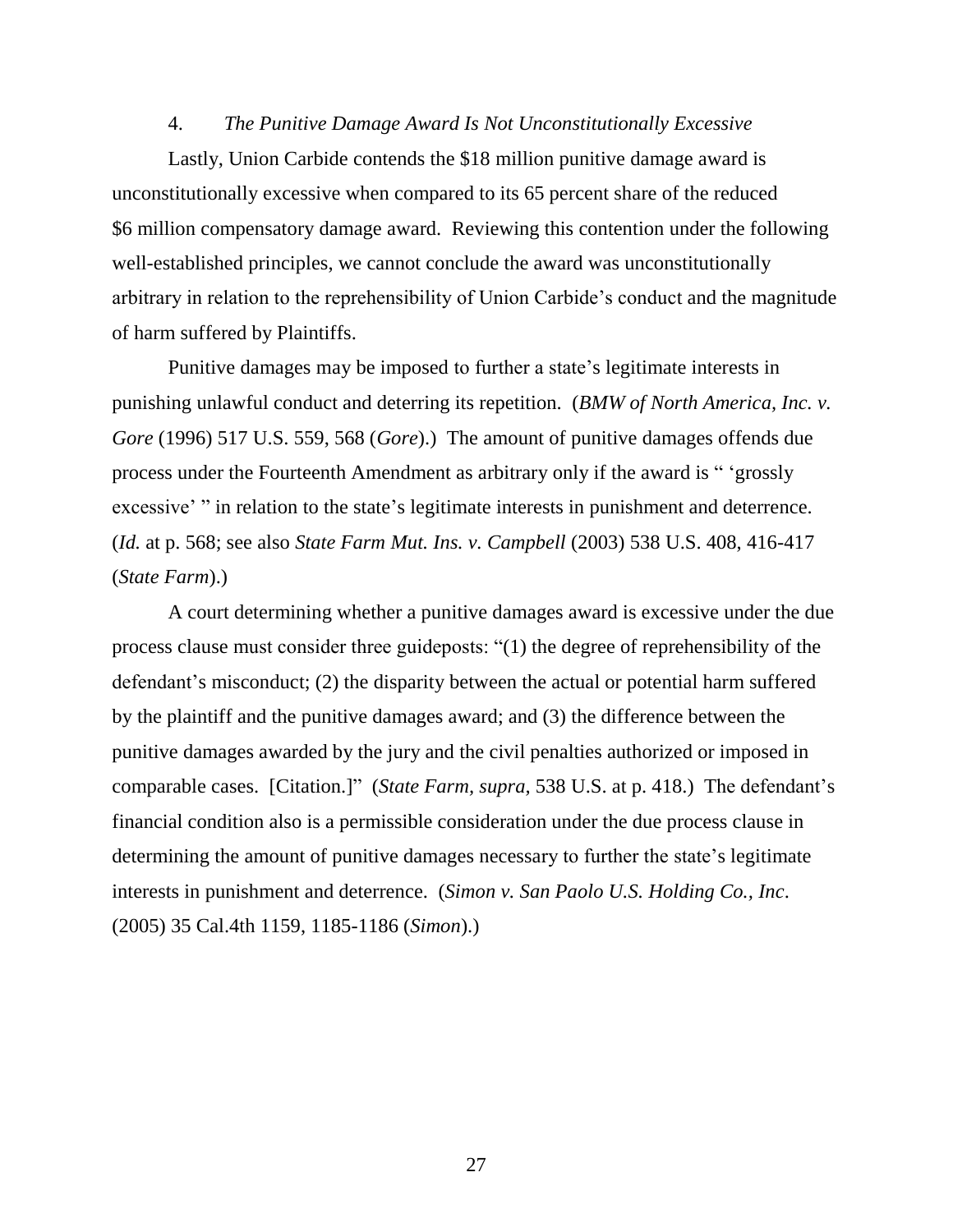On appeal, we defer to findings of fact if they are supported by substantial evidence, and we independently assess each of the three guideposts to determine de novo whether the punitive damages award is excessive under the due process clause. (*State Farm, supra,* 538 U.S. at p. 418; *Cooper Ind., v. Leatherman Tool Grp.* (2001) 532 U.S. 424, 436; *Simon, supra,* 35 Cal.4th at p. 1172 & fn. 2.) The reviewing court's "constitutional mission is only to find a level higher than which an award *may not* go; it is not to find the 'right' level in the court's own view. While we must . . . assess independently the wrongfulness of a defendant's conduct, our determination of a maximum award should allow some leeway for the possibility of reasonable differences in the weighing of culpability. In enforcing federal due process limits, an appellate court does not sit as a replacement for the jury but only as a check on arbitrary awards." (*Simon,* at p. 1188.)

# a. *The reduction in the compensatory award did not mandate retrial of punitive damages*

Before examining the *State Farm* guideposts, we first will address Union Carbide's contention that, "given the dramatic reduction in compensatory damages, California law required the trial court either to grant a new trial . . . or to reduce the punitive damages to the level the jury selected." In support of this argument, Union Carbide principally relies upon *Frommoethelydo v. Fire Ins. Exchange* (1986) 42 Cal.3d 208 (*Frommoethelydo*) and *Auerbach v. Great Western Bank* (1999) 74 Cal.App.4th 1172 (*Auerbach*).

In *Frommoethelydo*, the plaintiff obtained a judgment for \$15,271 in general damages, \$250,000 for emotional distress, and \$1.25 million for punitive damages in an action for misconduct by an insurer in dealing with a claim for stolen property. (*Frommoethelydo, supra,* 42 Cal.3d at p. 211.) Our Supreme Court held the plaintiff could not recover emotional distress or general damages that were based on the insurer's privileged report of plaintiff's claim to the Bureau of Fraudulent Claims, and reduced the compensatory award from \$265,271 to \$8,771. (*Id.* at pp. 211, 220.) Then, citing the rule requiring reasonable proportionality between punitive and compensatory damages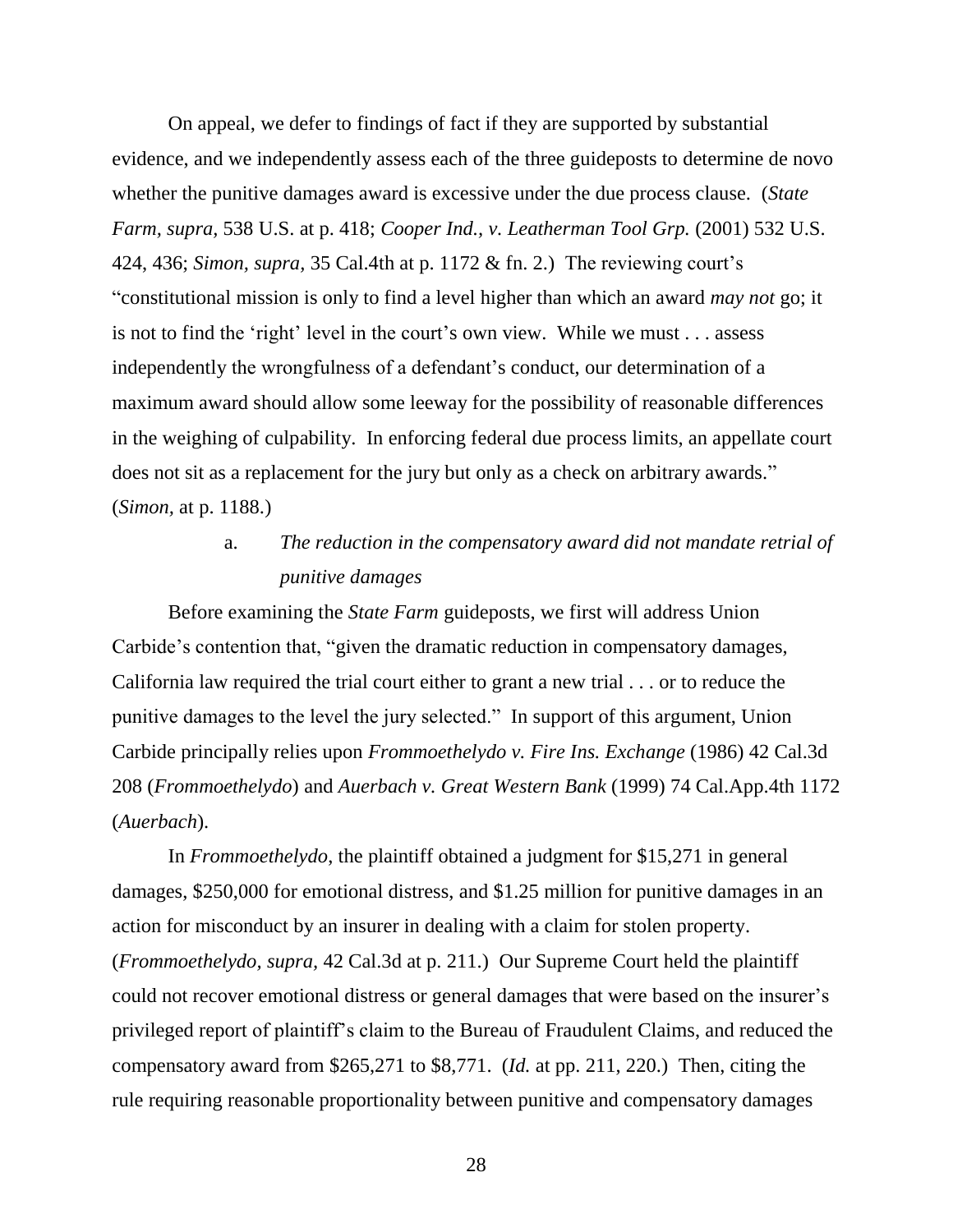(see *Neal v. Farmers Ins. Exchange* (1978) 21 Cal.3d 910, 928), the *Frommoethelydo* court held "[t]he award of punitive damages may not be upheld since most of the compensatory damages must be set aside." (*Frommoethelydo,* at p. 220.)

In *Auerbach*, a jury found the defendant bank liable on contract and fraud claims and awarded the plaintiff \$207,155 for each, together with \$2.6 million in punitive damages. (*Auerbach, supra*, 74 Cal.App.4th at p. 1184.) The Court of Appeal reversed the judgment on the contract claim and held the recoverable compensatory damages on the fraud claim were limited to \$6,750. (*Id*. at pp. 1189, 1192.) The court then addressed the punitive damages award, stating, "We cannot . . . simply reduce the damages and modify the award on the fraud cause of action at this stage. Because the jury was misled about the amount of compensatory damages it could award, its punitive damage award is suspect. Although there is no fixed ratio, punitive damages must be proportional to recoverable compensatory damages. [Citation.] Because the punitive damages are out of proportion to the actual damages suffered by the [plaintiffs], the punitive damage claim will have to be retried." (*Id*. at p. 1190.)

Union Carbide contends *Frommoethelydo* and *Auerbach* draw a bright line rule requiring a new trial on punitive damages whenever a compensatory damage award is "dramatically reduced." We read these cases differently. Contrary to the rule advanced by Union Carbide, the courts' focus in *Frommoethelydo* and *Auerbach* was not simply on the magnitude of the compensatory damage reduction, but rather on the effect the reduction had on the proportionality between compensatory and punitive damages.

In *Frommoethelydo*, after the Supreme Court set aside most of the compensatory damages, the resulting ratio of punitive to compensatory damages was 142.5 to 1. Similarly in *Auerbach*, after the Court of Appeal's reduction, the resulting ratio of the jury's punitive damage award to the reduced compensatory damages was 385 to 1. The United States Supreme Court has held "few awards exceeding a single-digit ratio between punitive and compensatory damages . . . will satisfy due process." (*State Farm, supra,* 538 U.S. at p. 425.) Likewise, our Supreme Court stated that ratios significantly greater than 9 or 10 to 1 raise a "presumption" of invalidity. (*Simon, supra,* 35 Cal.4th at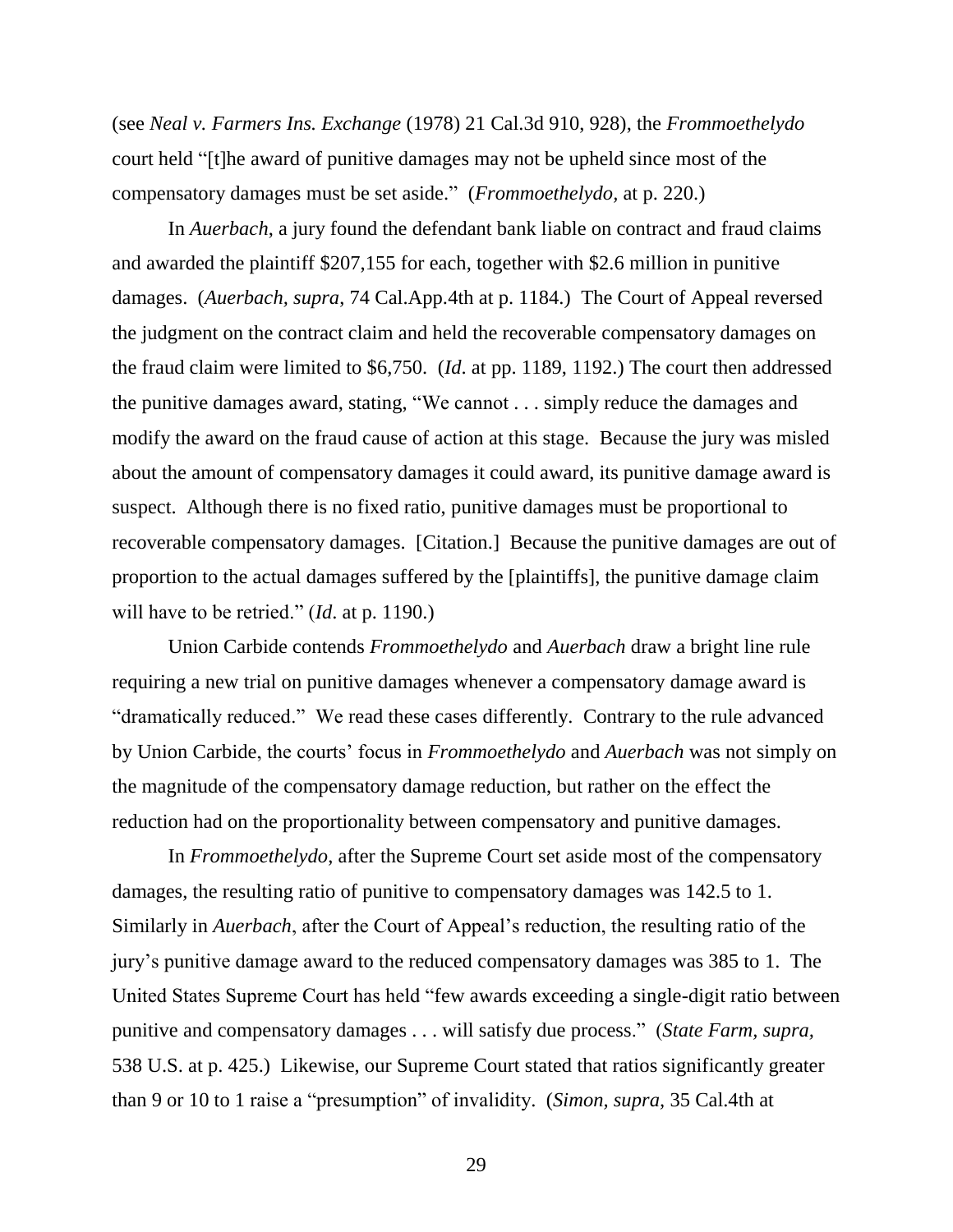p. 1182.) Although *Frommoethelydo* and *Auerbach* did not expressly rely on constitutional standards in reversing the punitive damage awards, it is clear that such grossly disproportionate awards could not withstand constitutional scrutiny.<sup>9</sup> (See *Behr v. Redmond* (2011) 193 Cal.App.4th 517, 536-537 [rejecting contention that "an award of punitive damages must be reversed and retried whenever the Court of Appeal reduces an award of compensatory damages"].)

Here, the ratio of the jury's punitive damage award to Union Carbide's share of compensatory damages (after the trial court's reduction) is 4.62 to 1. As this ratio is not presumptively invalid, we must assess Union Carbide's due process challenge under the *State Farm* guideposts.

# b. *The punitive damage award withstands constitutional scrutiny under the State Farm guideposts*

Union Carbide argues the punitive damage award is unconstitutionally excessive under two of the three *State Farm* guideposts—the degree of reprehensibility of the defendant's misconduct and the relationship between the punitive damage award and the harm suffered by the plaintiff. We conclude the award is constitutional under each guidepost.

<sup>9</sup> The other cases cited by Union Carbide similarly recognize that punitive damages must be reasonably proportionate to the harm suffered, and thus hold, if compensatory damages are to be retried, punitive damages must be retried too. (See *Liodas v. Sahadi*  (1977) 19 Cal.3d 278, 284 [when a trial court has "granted a new trial on the issue of compensatory damages" "[e]xemplary damages must be redetermined as well"]; *Ramona Manor Convalescent Hospial v. Care Enterprises.* (1986) 177 Cal.App.3d 1120, 1144 [reversing judgment on "the issue of damages with directions to the trial court to set the matter for retrial as to the issue of damages, both compensatory and punitive"]; see also *Service Employees Internat. Union, Local 250 v. Colcord* (2008) 160 Cal.App.4th 362, 375 ["because the trial court based the amount of punitive damages that it assessed against [the defendant], in part, on the aggregate amount of compensatory damages awarded, the court, on remand, should have an opportunity to reconsider the amount of this punitive damage award if it chooses to do so"].)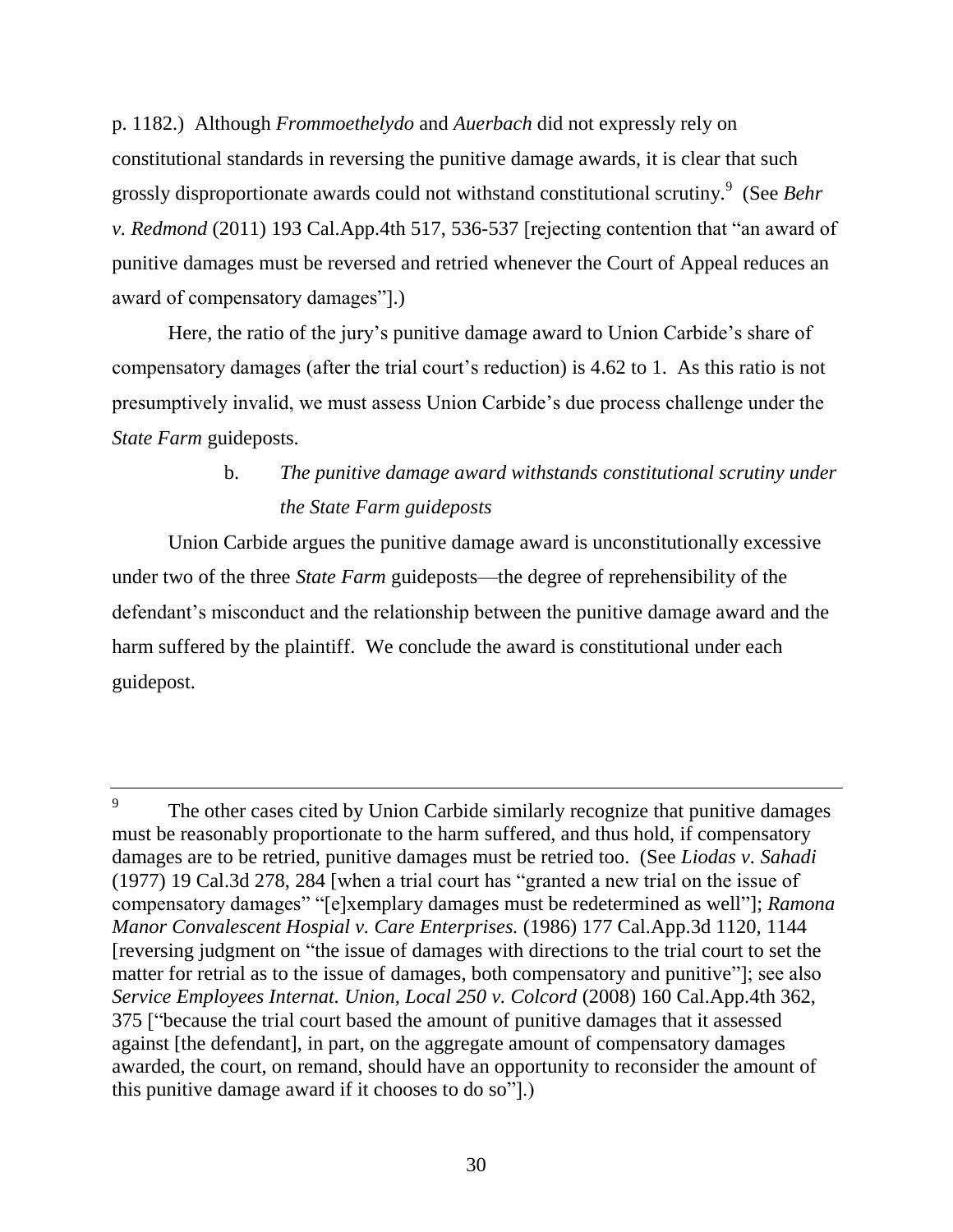#### (i) *Degree of reprehensibility*

The degree of reprehensibility of the defendant's conduct is the most important indicator of the reasonableness of a punitive damages award. (*State Farm, supra,* 538 U.S. at p. 419; *Gore, supra,* 517 U.S. at p. 575.) In assessing the reprehensibility of a defendant's conduct, we are to consider whether "[(1)] the harm caused was physical as opposed to economic; [(2)] the tortious conduct evinced an indifference to or a reckless disregard of the health or safety of others; [(3)] the target of the conduct had financial vulnerability; [(4)] the conduct involved repeated actions or was an isolated incident; and [(5)] the harm was the result of intentional malice, trickery, or deceit, or mere accident. [Citation.] The existence of any one of these factors weighing in favor of a plaintiff may not be sufficient to sustain a punitive damages award; and the absence of all of them renders any award suspect. It should be presumed a plaintiff has been made whole for his injuries by compensatory damages, so punitive damages should only be awarded if the defendant's culpability, after having paid compensatory damages, is so reprehensible as to warrant the imposition of further sanctions to achieve punishment or deterrence." (*State Farm,* at p. 419.)

Independently assessing these factors in view of the evidence presented at trial, we must agree with the apparent findings of the jury and trial court that Union Carbide's culpability was so reprehensible as to warrant punitive damages to achieve the state's legitimate interest in deterring such conduct.

The first reprehensibility factor—whether the harm caused was physical as opposed to economic—clearly weighs in favor of high reprehensibility. Due to his exposure to Union Carbide's asbestos, Mr. Izell has contracted a terminal cancer from which he will die in two to three years. (See *Bullock v. Philip Morris USA, Inc*. (2011) 198 Cal.App.4th 543, 561 (*Bullock II*) ["The harm caused by Philip Morris's misconduct was physical rather than economic because the evidence shows that Bullock suffered a debilitating and terminal illness, lung cancer, as a result of Philip Morris's fraudulent scheme"].)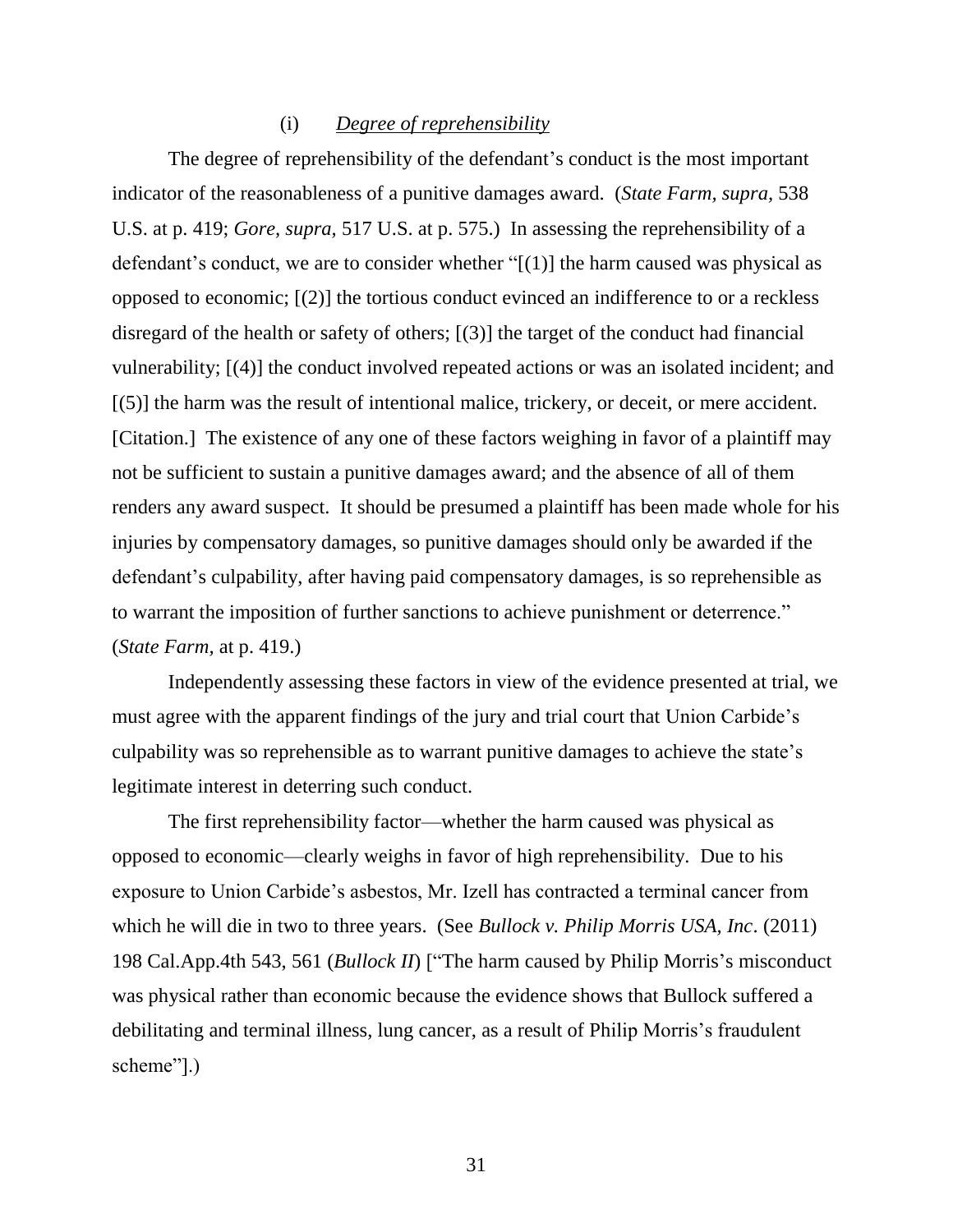With respect to the second factor, the evidence also shows Union Carbide acted with a reprehensible indifference to the health and safety of others. In 1967, Union Carbide produced an internal report concluding that low levels of exposure to asbestos cause mesothelioma, which can occur after only "a brief exposure, which may be as little as three months." Though acknowledging a "general inference that Crocidolite [asbestos] is more liable to produce mesothelioma," the report cautioned that "[e]xoneration of [Union Carbide's] Chrysotile [asbestos] has not been made" and "that on the basis of present evidence, we are not entitled under any circumstances to state that our material is not a health hazard." Echoing this concern, in 1968, Union Carbide's Associate Medical Director reported, "[i]t is generally held that much less exposure to asbestos increases the possibility of mesothelioma formation," and thus advised, "I don't see that we have any choice in a position except to admit that asbestos is carcinogenic under certain conditions." Despite these admonitions, Union Carbide chose not to warn its customers about the risk of cancer, stating in 1975, "cancer is a very emotional word and there is a strong possibility that people will react to it far beyond the real danger involved.  $\dots$  [[ We cannot predict with certainty what effect the use of the proposed [cancer warning] will have on our business, but the general feeling here is that it is likely to vary somewhere between serious and fatal." All this suggests Union Carbide knew the dangers of its product, but failed to warn consumers of those dangers, while seeking to maintain profits from the sale of asbestos. (See *Stewart, supra,* 190 Cal.App.4th at pp. 34-35, 38 [reviewing same evidence and rejecting Union Carbide's assertion that punitive damages were unconstitutionally excessive because its conduct was on the "low end of the reprehensibility scale"].)

The same evidence also establishes reprehensibility with regard to the fourth and fifth factors—whether the conduct involved repeated actions, and whether the harm was the result of intentional malice, trickery, or deceit. Unquestionably, Union Carbide's continued sales of asbestos for more than decade after it internally recognized low levels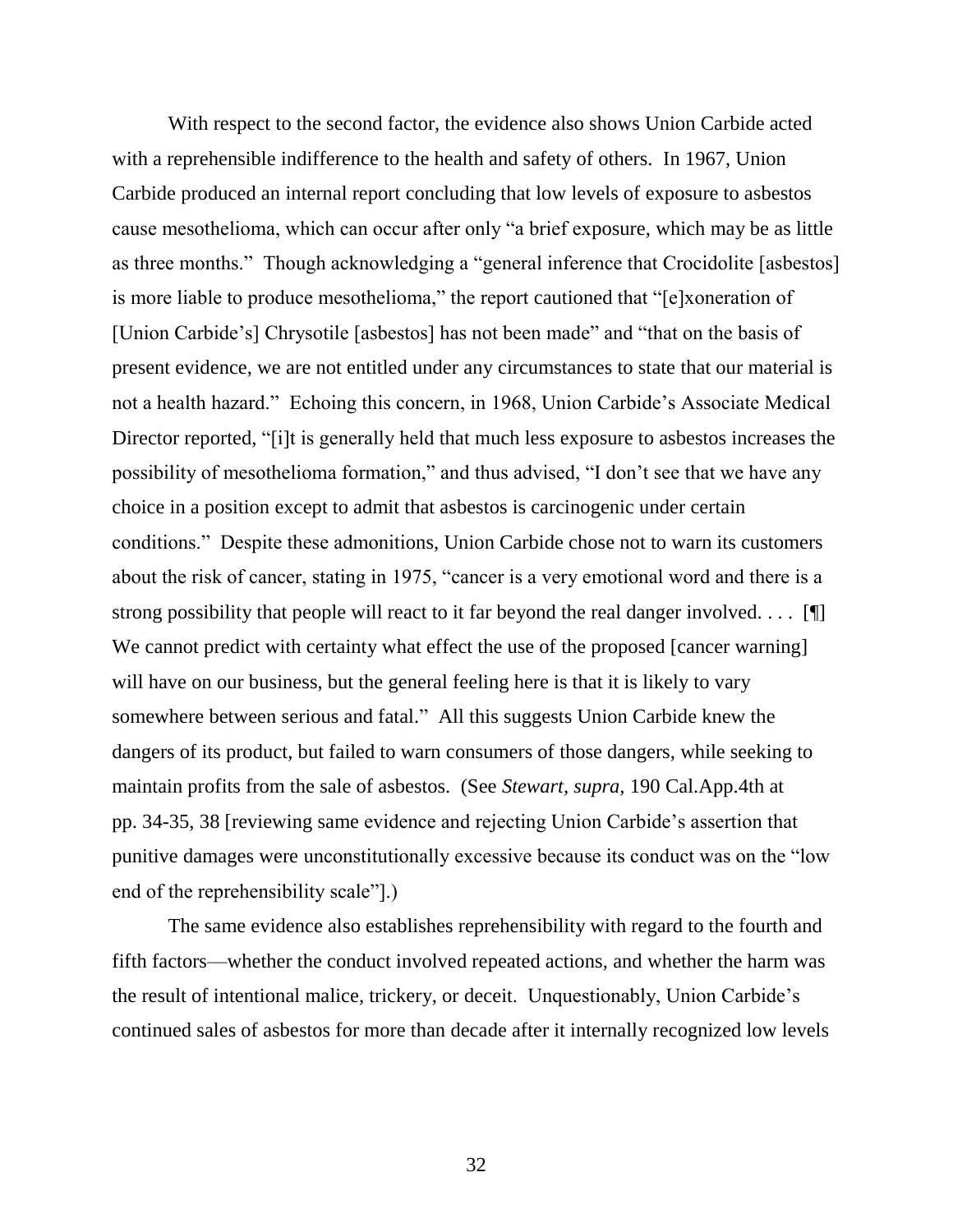of exposure could cause mesothelioma establishes repeated conduct.<sup>10</sup> Further, as Union Carbide acknowledged, had it warned of the known risk of cancer, the result may have been "fatal" for its asbestos business, but it also likely would have prevented Mr. Izell from being exposed to its dangerous product. All told, four of the five factors weigh in favor of finding high reprehensibility. $^{11}$ 

<sup>10</sup> Union Carbide also argues the \$18 million punitive damage award is unconstitutional insofar as it was ostensibly based on Plaintiffs' counsel's suggestion that the jury award \$1 million for every year that Union Carbide sold asbestos after learning of its dangers. Union Carbide contends this argument invited the jury to impermissibly punish Union Carbide for harm caused to others, because Mr. Izell was exposed to asbestos for only eight of the 18 years in question. Though due process does not permit courts or juries, in the calculation of punitive damages, to adjudicate the merits of other parties' hypothetical claims against a defendant under the guise of the reprehensibility analysis, this does not mean that the defendant's similar wrongful conduct toward others should not be considered in determining the amount of punitive damages. (*Bullock v. Philip Morris USA, Inc.* (2008) 159 Cal.App.4th 655, 690-691.) As our Supreme Court stated in *Johnson v. Ford Motor Co*. (2005) 35 Cal.4th 1191, "[t]o consider the defendant's entire course of conduct in setting or reviewing a punitive damages award, even in an individual plaintiff's lawsuit, is not to punish the defendant for its conduct toward others. An enhanced punishment for recidivism does not directly punish the earlier offense; it is, rather, '" a stiffened penalty for the last crime, which is considered to be an aggravated offense because a repetitive one.'"'... By placing the defendant's conduct on one occasion into the context of a business practice or policy, an individual plaintiff can demonstrate that the conduct toward him or her was more blameworthy and warrants a stronger penalty to deter continued or repeated conduct of the same nature." (*Id.* at p. 1206, fn. 6.) Here, the jury, in fixing punitive damages based on the reprehensibility of Union Carbide's conduct, could properly consider the number of years Union Carbide sold asbestos after learning of its hazards, without impermissibly punishing the company for harm caused to others.

<sup>11</sup> The third reprehensibility factor, "whether . . . the target of the conduct had financial vulnerability" (*State Farm, supra*, 538 U.S. at p. 419), ordinarily is relevant only if financial vulnerability made the target more vulnerable to the defendant's wrongful conduct or exacerbated the harm, such as where the harm caused by the defendant's conduct was economic. (See *Gore, supra*, 517 U.S. at p. 576 ["infliction of economic injury, especially when done intentionally through affirmative acts of misconduct [citation] or when the target is financially vulnerable, can warrant a substantial penalty"], cited in *State Farm,* at p. 419.) As economic injury is not at issue here, this factor is not germane to our analysis.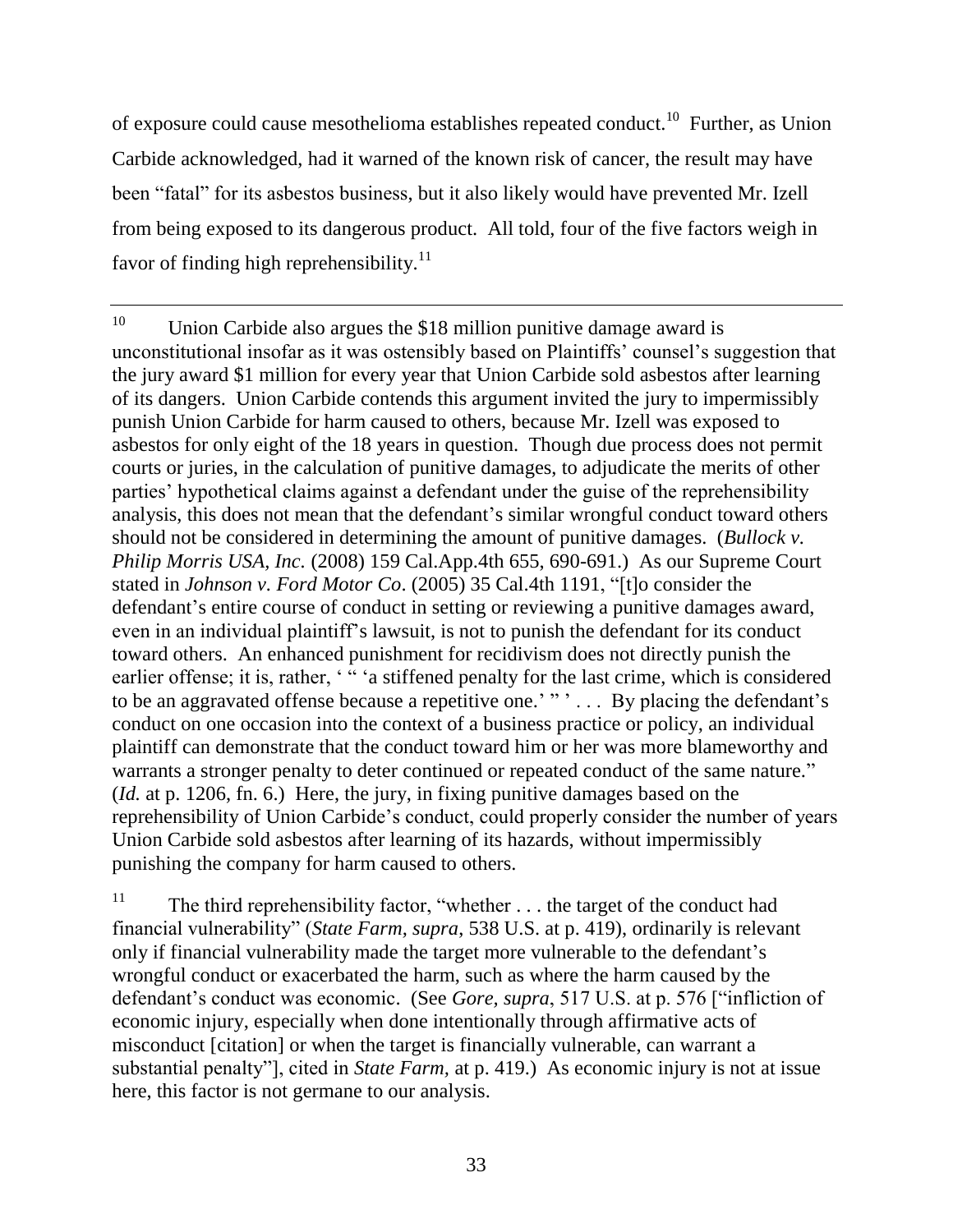## (ii) *Disparity between actual harm and punitive damages*

Due process requires that punitive damages bear a " 'reasonable relationship' " to the actual or potential harm to the plaintiff. (*Gore, supra,* 517 U.S. at p. 580.) Thus, "courts must ensure that the measure of punishment is both reasonable and proportionate to the amount of harm to the plaintiff and to the general damages recovered." (*State Farm, supra*, 538 U.S. at p. 426.)

The United States Supreme Court has "consistently rejected the notion that the constitutional line is marked by a simple mathematical formula." (*Gore, supra,* 517 U.S. at p. 582; *State Farm, supra,* 538 U.S. at pp. 424-425.) As *State Farm* explains, the due process limitation is elastic, rather than rigid, and depends on the circumstances: "[B]ecause there are no rigid benchmarks that a punitive damages award may not surpass, ratios greater than those we have previously upheld may comport with due process where 'a particularly egregious act has resulted in only a small amount of economic damages.' [Citations.] The converse is also true, however. When compensatory damages are substantial, then a lesser ratio, perhaps only equal to compensatory damages, can reach the outermost limit of the due process guarantee. The precise award in any case, of course, must be based upon the facts and circumstances of the defendant's conduct and the harm to the plaintiff." (*State Farm,* at p. 425.)

In view of the "multimillion dollar" compensatory damage award for noneconomic losses, Union Carbide argues "any punitive award greater than [its] share of the compensatory award would be constitutionally excessive." We disagree.

To begin, though Union Carbide's \$3.9 million share of the reduced compensatory damage award may be substantial in the abstract, "we believe that whether the compensatory damages are 'small' or 'substantial' within the meaning of *State Farm, supra,* 538 U.S. at page 425, depends, in substantial part, on the defendant's financial condition." (*Bullock II, supra,* 198 Cal.App.4th at p. 565, fn. 11.) This is because "the state's legitimate interests in punishment and deterrence are not served if the amount of punitive damages is so small relative to the defendant's wealth as to constitute only a nuisance or a routine cost of doing business (*Simon, supra,* 35 Cal.4th at p. 1185), and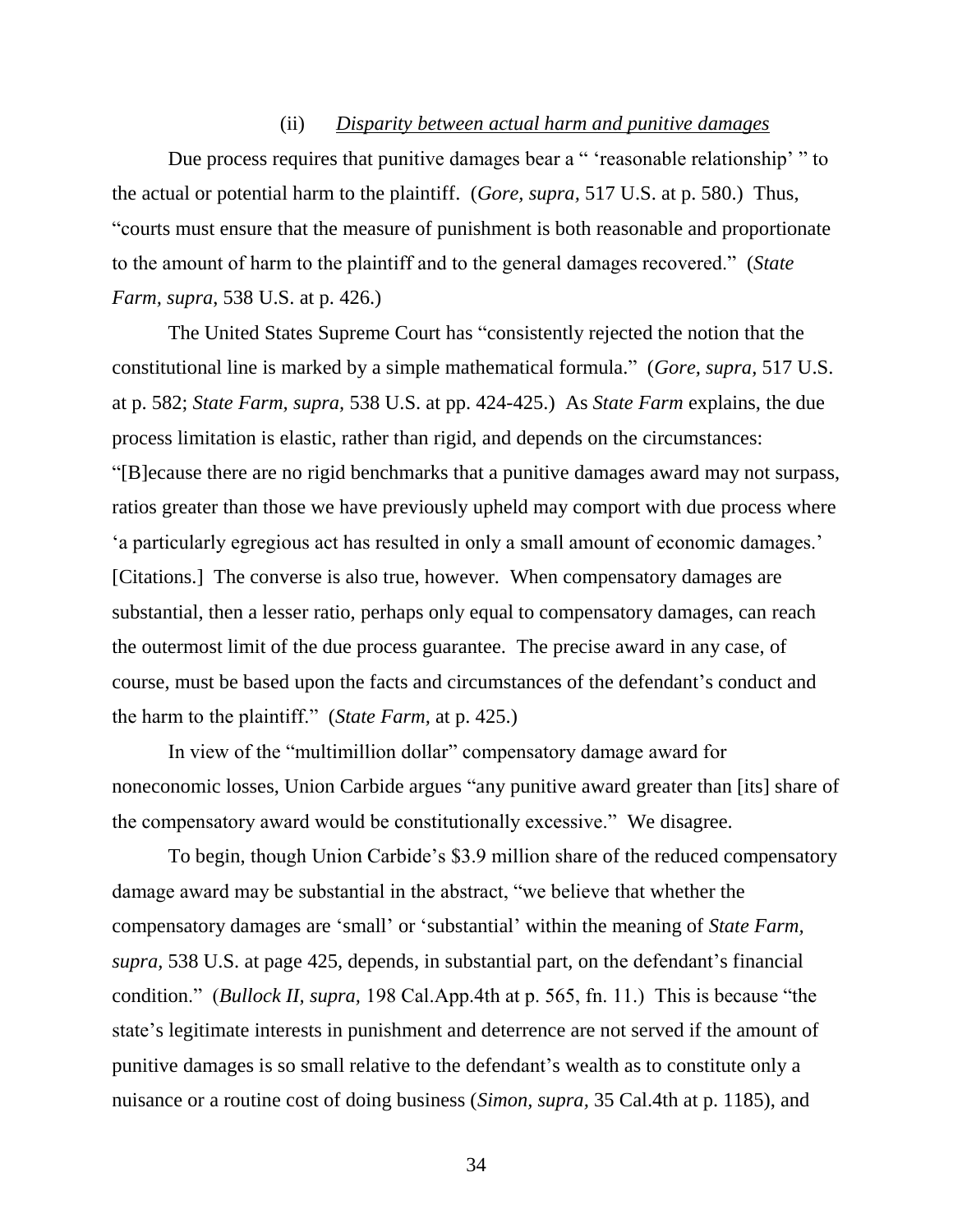because a punitive damages award violates due process only if the award is ' " 'grossly excessive' in relation to these interests" ' (*ibid.*, quoting *Gore, supra,* 517 U.S. at p. 568)." (*Bullock II,* at p. 565, fn. 11.) Here, Union Carbide stipulated to a present net worth of \$4.2 billion. In view of its financial condition, and the highly reprehensible conduct discussed above, we cannot hold that punitive damages equal to less than five times Union Carbide's share of compensatory damages exceeded the amount necessary to serve the state's legitimate interest in punishment and deterrence.

Nor are we persuaded by Union Carbide's contention that a one-to-one ratio was mandated because the compensatory award here consisted entirely of noneconomic damages. To be sure, some cases have recognized that a noneconomic award may be "high enough that it *appears* to include a punitive component," thereby reducing the permissible ratio of punitive to compensatory damages. (*Bankhead v. ArvinMeritor, Inc.* (2012) 205 Cal.App.4th 68, 90 (*Bankhead*), italics added; see also *Walker v. Farmers Ins. Exchange* (2007) 153 Cal.App.4th 965, 974 [jury's award of substantial emotional distress damages, in the court's view, contained a "punitive element" so as to support only a one-to-one ratio].) Here, however, we need not speculate from what "appears" to be included in a jury's verdict, because we have the trial court's thorough recitation of the harm suffered by Plaintiffs that it considered in setting the amount of compensatory damages. The trial court's thoughtful analysis is set forth above in its entirety; there is no appearance that the court included a punitive component in the reduced compensatory award.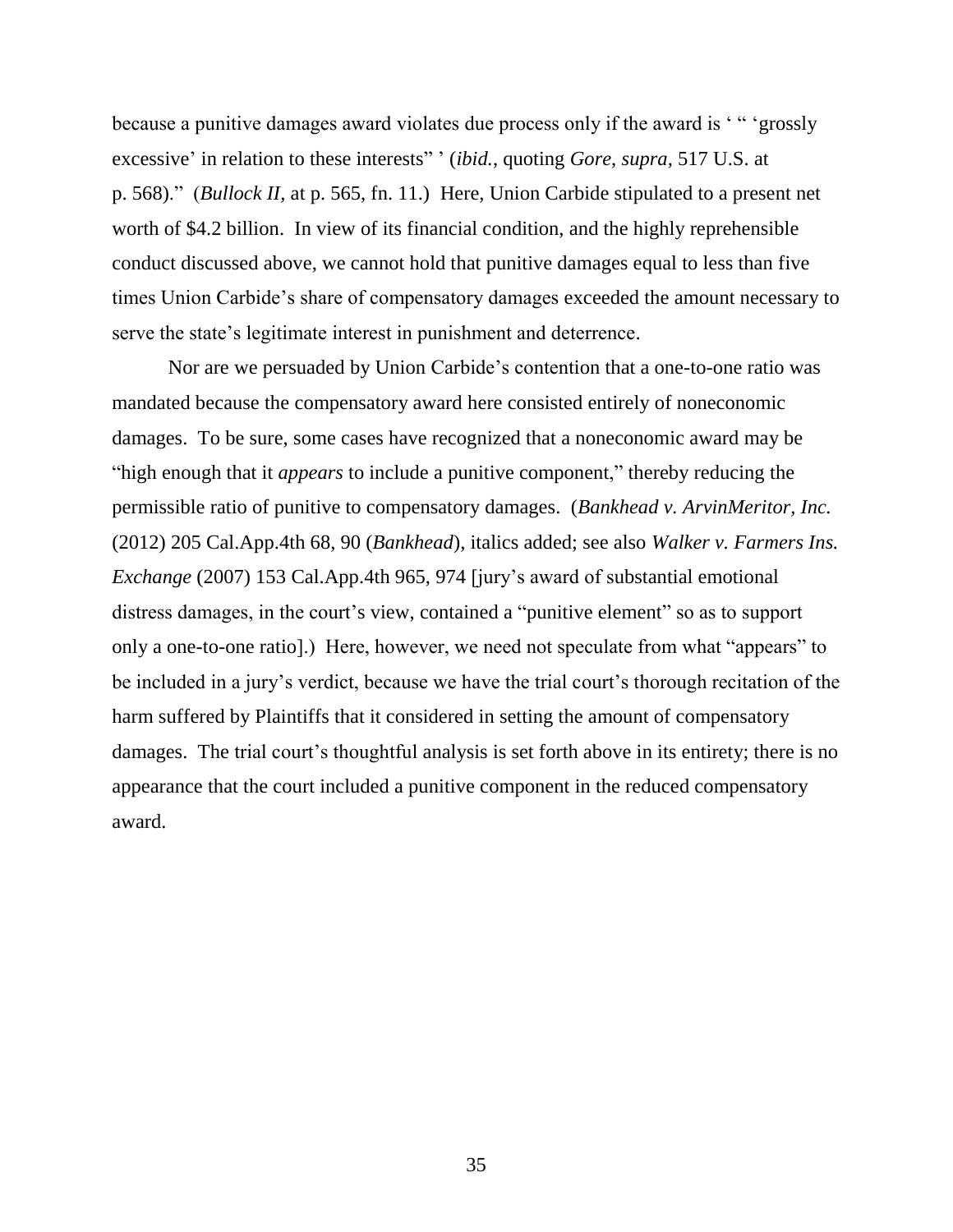Finally, Union Carbide attempts to establish equivalency with *Roby v. McKesson Corp.* (2009) 47 Cal.4th 686, in which our Supreme Court concluded a one-to-one ratio between compensatory and punitive damages was the federal constitutional limit where the defendant's conduct involved a "*relatively low degree of reprehensibility*" and the compensatory verdict included a substantial award of noneconomic damages. (*Id.* at p. 719, italics added.) As we discussed with respect to the reprehensibility guidepost, that is not the case here.<sup>12</sup> (See *Stewart, supra,* 190 Cal.App.4th at p. 38.)

## **DISPOSITION**

The judgment is affirmed. Plaintiffs are entitled to their costs.

## **CERTIFIED FOR PARTIAL PUBLICATION**

KLEIN, P. J.

I concur:

ALDRICH, J.

<sup>&</sup>lt;sup>12</sup> As for Union Carbide's policy arguments, we note they have been largely rejected by other courts (see *Bankhead, supra,* 205 Cal.App.4th at p. 88; *Stevens v. Owens-Corning Fiberglas Corp.* (1996) 49 Cal.App.4th 1645, 1668), and we have no cause to address them here. While considerations about the current leadership of Union Carbide and the volume of other asbestos litigation it faces might have been relevant to the jury or trial court in setting punitive damages, these issues are not among the guideposts that direct our constitutional mission "to find a level higher than which an award *may not* go." (*Simon, supra,* 35 Cal.4th at p. 1188.)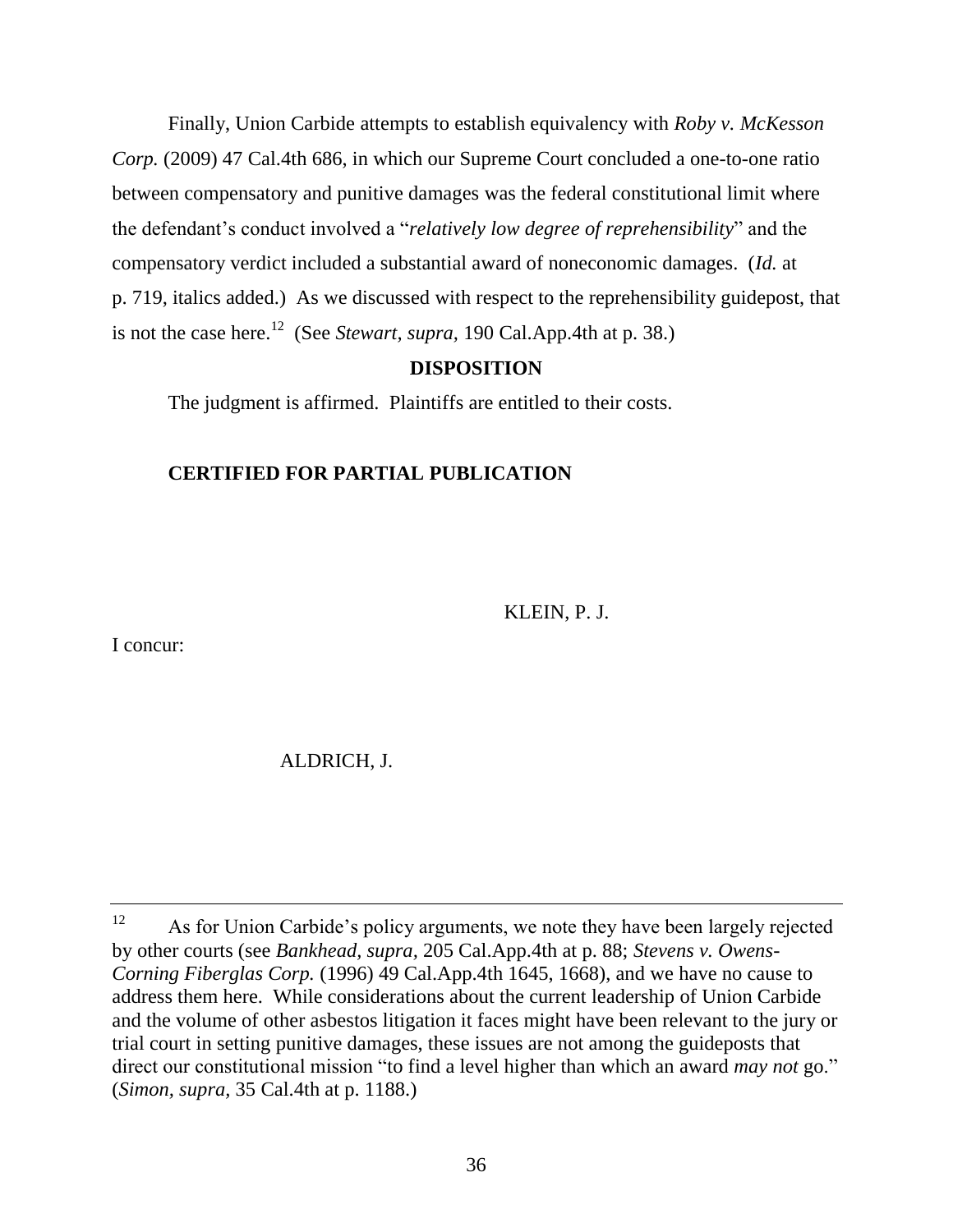Kitching, J., Concurring and Dissenting.

I concur with my colleagues on all issues except the affirmance of the \$18 million punitive damages award. On this issue, I respectfully dissent.

After determining "the jury clearly should have reached a different verdict or decision as to compensatory damages," and reducing the award by 80 percent—from \$30 million to \$6 million—the trial court declined to disturb the jury's \$18 million punitive damages award, concluding a "3:1 ratio of punitive to compensatory damages is reasonable." In my view, the significant reduction of the jury's compensatory damage award requires a new trial on the amount of punitive damages.

"Although a trial court's approval of the punitive damage award (by denial of a motion for new trial) is entitled to significant weight [citation], deference is not abdication. It is the duty and responsibility of an appellate court to intervene where the award is so grossly disproportionate or palpably excessive as to raise a presumption that it was the product of passion and prejudice." (*Dumas v. Stocker* (1989) 213 Cal.App.3d 1262, 1266; *Neal v. Farmers Ins. Exchange* (1978) 21 Cal.3d 910, 928 (*Neal*) ["[A]n appellate court may reverse [a punitive damages] award 'only " '[w]hen the award as a matter of law appears excessive, or where the recovery is so grossly disproportionate as to raise a presumption that it is the result of passion or prejudice.'" "".) "Appellate courts must scrutinize punitive damage verdicts because they 'constitute a windfall, create the anomaly of excessive compensation, and are therefore not favored in the law.' " (*Las Palmas Associates v. Las Palmas Center Associates* (1991) 235 Cal.App.3d 1220, 1258.)

" '[E]xemplary damages must bear a reasonable relation to actual damages' [citation] even though no fixed ratio exists to determine the proper proportion." (*Liodas v. Sahadi* (1977) 19 Cal.3d 278, 284 (*Liodas*).) In assessing whether a recovery is "grossly disproportionate," a "relevant yardstick is the amount of compensatory damages awarded; in general, even an act of considerable reprehensibility will not be seen to justify a proportionally high amount of punitive damages if the actual harm suffered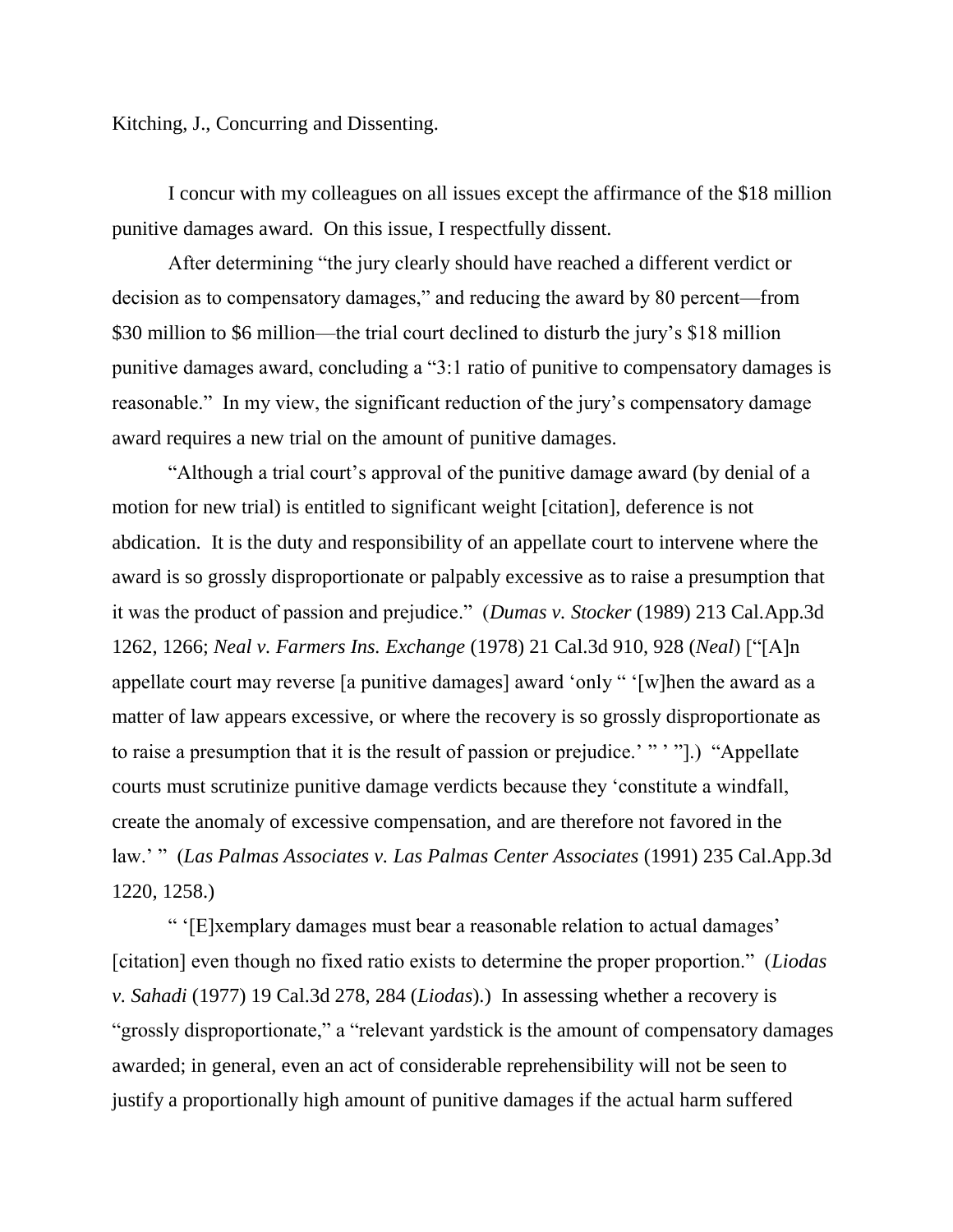thereby is small." (*Neal, supra,* 21 Cal.3d at p. 928.) Because the calculation of punitive damages involves a fluid process that defies strict adherence to a rigid formula, the proper proportion that punitive damages should bear to compensatory damages is a question committed, in the first instance, to the jury's determination. (*Walker v. Signal Companies, Inc.* (1978) 84 Cal.App.3d 982, 998; *Gagnon v. Continental Casualty Co*. (1989) 211 Cal.App.3d 1598, 1602 (*Gagnon*).) In view of these complimentary principles, when a substantial reduction in compensatory damages makes the proportionality of the jury's punitive award "suspect," appellate courts have held that the cause should be remanded for a new trial on the amount of punitive damages. (*Auerbach v. Great Western Bank* (1999) 74 Cal.App.4th 1172, 1190 (*Auerbach*); see also *Liodas,* at p. 284 [holding, when a trial court has "granted a new trial on the issue of compensatory damages" "[e]xemplary damages must be redetermined as well," because " 'exemplary damages must bear a reasonable relation to actual damages' "].)

In *Frommoethelydo v. Fire Ins. Exch*. (1986) 42 Cal.3d 208, our Supreme Court reversed a \$1,250,000 punitive damage award and held a new trial was required after reducing the compensatory damage award from \$265,271 to \$8,771. (*Id.* at pp. 211, 220.) The court explained that "[t]he award of punitive damages may not be upheld since most of the compensatory damages must be set aside." (*Id.* at p. 220.) Similarly, in *Auerbach,* the court remanded a \$2.6 million punitive damage award after compensatory damages were reduced from \$207,155 to \$6,750. (*Auerbach, supra,* 74 Cal.App.4th at p. 1190.) Recognizing that "punitive damages must be proportional to recoverable compensatory damages," the *Auerbach* court concluded the substantial reduction in compensatory damages made the punitive damage award "suspect," because it indicated "the jury was misled about the amount of compensatory damages it could award." (*Ibid.*  ["Because the punitive damages are out of proportion to the actual damages suffered by the Auerbachs, the punitive damage claim will have to be retried."].)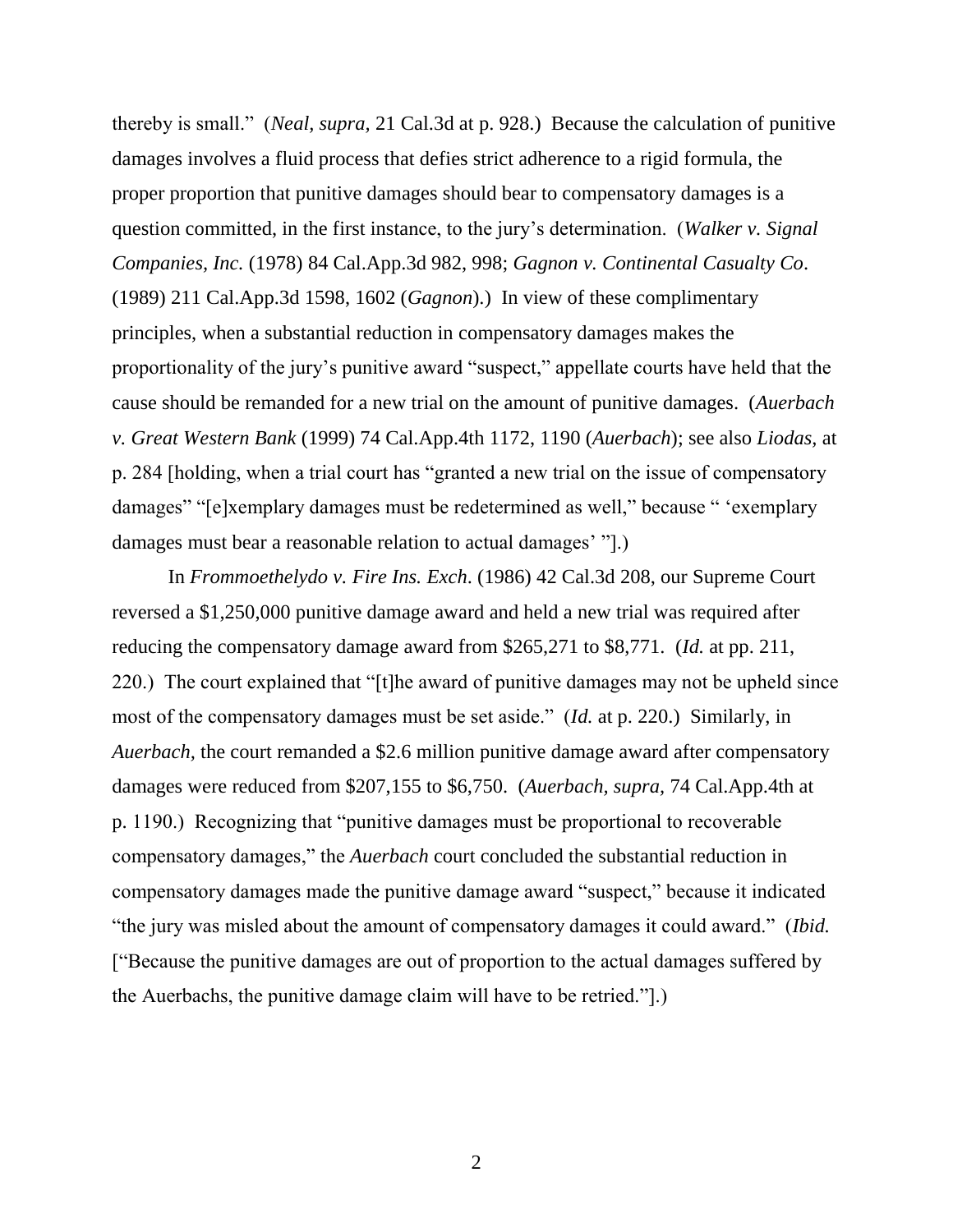At the outset, I note two issues that militate against applying the customary degree of deference to the trial court's decision in this case. First is the fact that the court used the incorrect compensatory damage figure in determining a "3:1 ratio of punitive to compensatory damages is reasonable." As both parties agree, the court should have compared the punitive damage award to Union Carbide's 65 percent share of the compensatory damages (\$3.9 million), which yields a ratio of 4.62 to 1. Second, in ruling on Union Carbide's new trial motion, the trial court was exclusively concerned with whether its reduction of the compensatory damages required it to make a corresponding reduction in punitive damages to preserve the jury's original ratio. In addressing this issue, the trial court correctly followed the rule stated in *McGee v. Tucoemas Federal Credit Union* (2007) 153 Cal.App.4th 1351—that "a reduction in compensatory damages does not mandate a corresponding reduction in punitive damages," as "[t]here is no requirement that the original ratio between compensatory and punitive damages as measured by the jury remain." (*Id.* at p. 1362.) However, by narrowly focusing on this issue, the trial court failed to consider whether its decision to reduce the jury's compensatory damage award by \$24 million made the same jury's \$18 million punitive damage award "suspect," and thereby subject to a new trial. (*Auerbach, supra,*  74 Cal.App.4th at p. 1190.)

In my view, the trial court's 80 percent reduction of the compensatory damages presents two possibilities with respect to the propriety of the jury's punitive damage award. One is that the jury acted with passion or prejudice, both in awarding \$24 million more in compensatory damages than was supported by the evidence, and also in awarding punitive damages almost five times greater than the remitted amount of compensatory damages apportioned to Union Carbide. The other is that the jury followed the court's instruction and, in awarding punitive damages roughly equivalent to the amount of compensatory damages apportioned to Union Carbide, chose a number bearing a "reasonable relationship" to the harm the jury believed Plaintiffs suffered as a result of